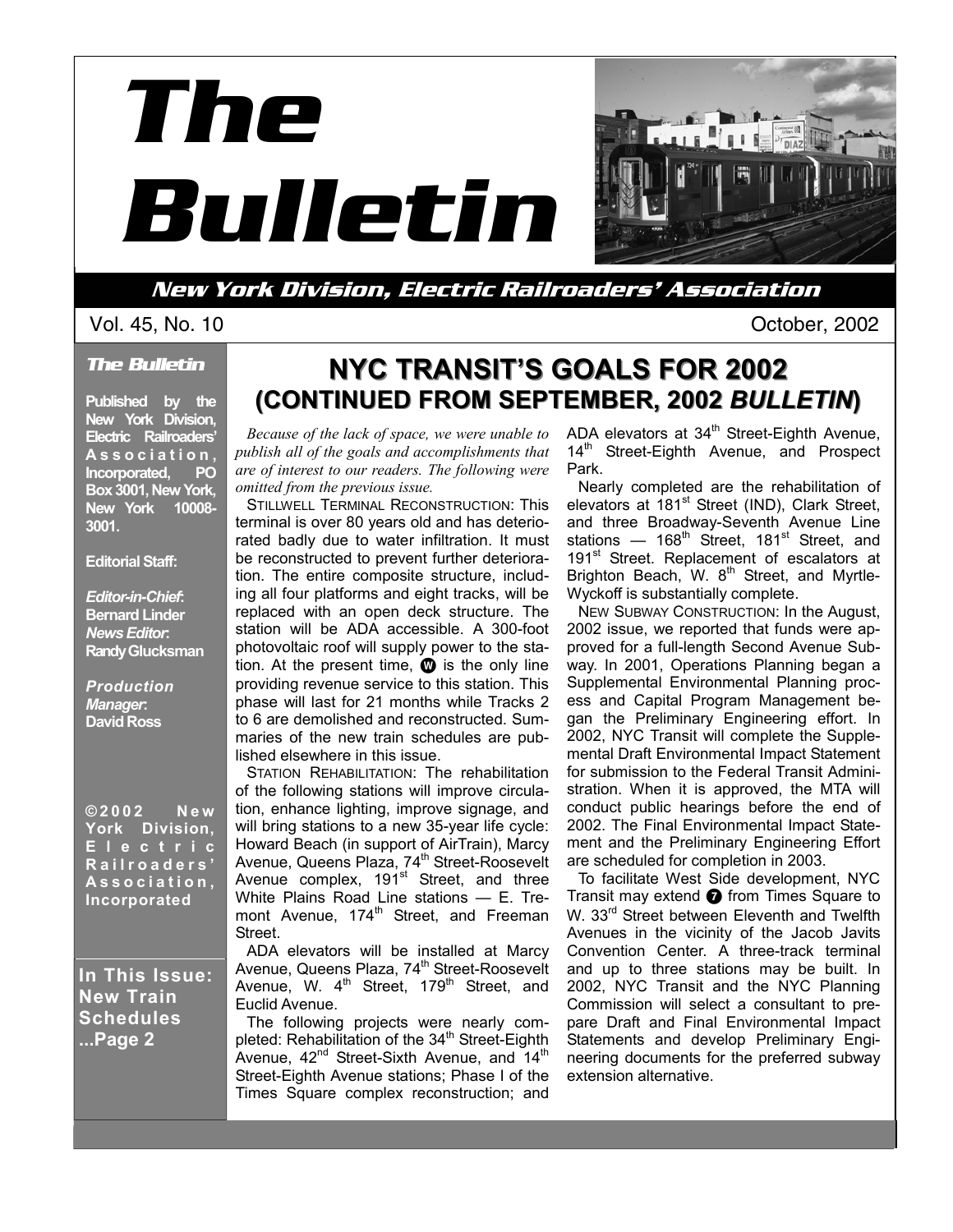# **NEW TRAIN SCHEDULES NEW TRAIN SCHEDULES**

As David Erlitz mentioned in his column last month. the Stillwell Avenue station is being rebuilt and several tracks will be out of service at different times. Checking the September 8, 2002 BMT-IND schedules, we find that West End  $\bullet$  trains are the only trains operating to Stillwell Avenue. Brighton  $\odot$  and  $\odot$  trains terminate at Brighton Beach, where passengers can transfer to buses running to Stillwell Avenue.  $\bigoplus$  trains are turned at Avenue X, where passengers board buses to continue their journeys. During non-rush hours,  $\bigoplus$  trains relay on southbound Track B1 south of the Avenue X station and yard lead B6. Put-ins from Coney Island Yard operating on Track B6 pick up passengers on northbound Track B2 at Avenue X. When these put-ins

operate at frequent intervals, 6:30 to 8:05 AM and 3:55 to 4:51 PM, southbound trains from Queens relay on Track B1 in the Avenue X station to avoid crossing yard lead B6. These trains probably operate on the middle track and bypass Avenue U. We do not know whether they accept passengers at Avenue X. Sea Beach  $\bullet$ trains have been turned at 86th Street since November 3, 2001.

Because  $\mathbf{\Omega}$  is the only train providing service to Coney Island, it operates full-time to Astoria.  $\bullet$ , the least busy "Southern Division" line, provides part-time service to Manhattan and Astoria. Midnight and weekend @ trains are turned at Pacific Street. Hours of operation are as follows:

### **O** BROADWAY LOCAL

SERVICE—WEEKDAYS

VIA TUNNEL—LOCAL IN MANHATTAN

Leave 86<sup>th</sup> Street: 4:46-6:20 AM express in Brooklyn on local track 6:32 AM-6:40 PM express in Brooklyn on express track 6:44-10:29 PM express in Brooklyn on local track Leave Astoria: 5:45-6:49 AM express in Brooklyn on local track

6:59 AM-7:04 PM express in Brooklyn on express track

7:14-10:57 PM express in Brooklyn on local track

#### PACIFIC STREET SERVICE

Express 59<sup>th</sup> Street-Pacific Street; Express Pacific Street-36<sup>th</sup> Street and express stops on local track 36<sup>th</sup> Street-59<sup>th</sup> Street

|                                                       | <b>WEEKDAYS</b>  | <b>WEEKENDS</b>                      |               |  |
|-------------------------------------------------------|------------------|--------------------------------------|---------------|--|
| Leave 86 <sup>th</sup> Street                         | 10:47 PM-4:34 AM | 10:47 PM (Friday)-4:34 AM (Monday)   |               |  |
| Leave Pacific Street                                  | 12:05-6:17 AM    | 12:05 AM (Saturday)-6:17 AM (Monday) |               |  |
| <b>ONE-PERSON TRAIN OPERATION</b>                     |                  |                                      |               |  |
| <b>SATURDAYS</b><br><b>WEEKDAYS</b><br><b>SUNDAYS</b> |                  |                                      |               |  |
| Leave 86 <sup>th</sup> Street                         | 12:56-4:34 AM    | 12:56-4:34 AM                        | 12:56-4:36 AM |  |
| Leave Pacific Street                                  | $1:45-5:25$ AM   | 1:45-5:25 AM<br>$1:45-5:25$ AM       |               |  |

### **R** BROADWAY LOCAL 71ST AVENUE SERVICE

|                               | <b>WEEKDAYS</b>  | <b>SATURDAYS</b> | <b>SUNDAYS</b>   |
|-------------------------------|------------------|------------------|------------------|
| Leave 95 <sup>th</sup> Street | 5:15 AM-10:35 PM | 5:23 AM-10:22 PM | 5:21 AM-10:22 PM |
| Leave 71 <sup>st</sup> Avenue | 5:30 AM-10:55 PM | 5:28 AM-10:54 PM | 5:24 AM-10:55 PM |

*(Continued on page 3)*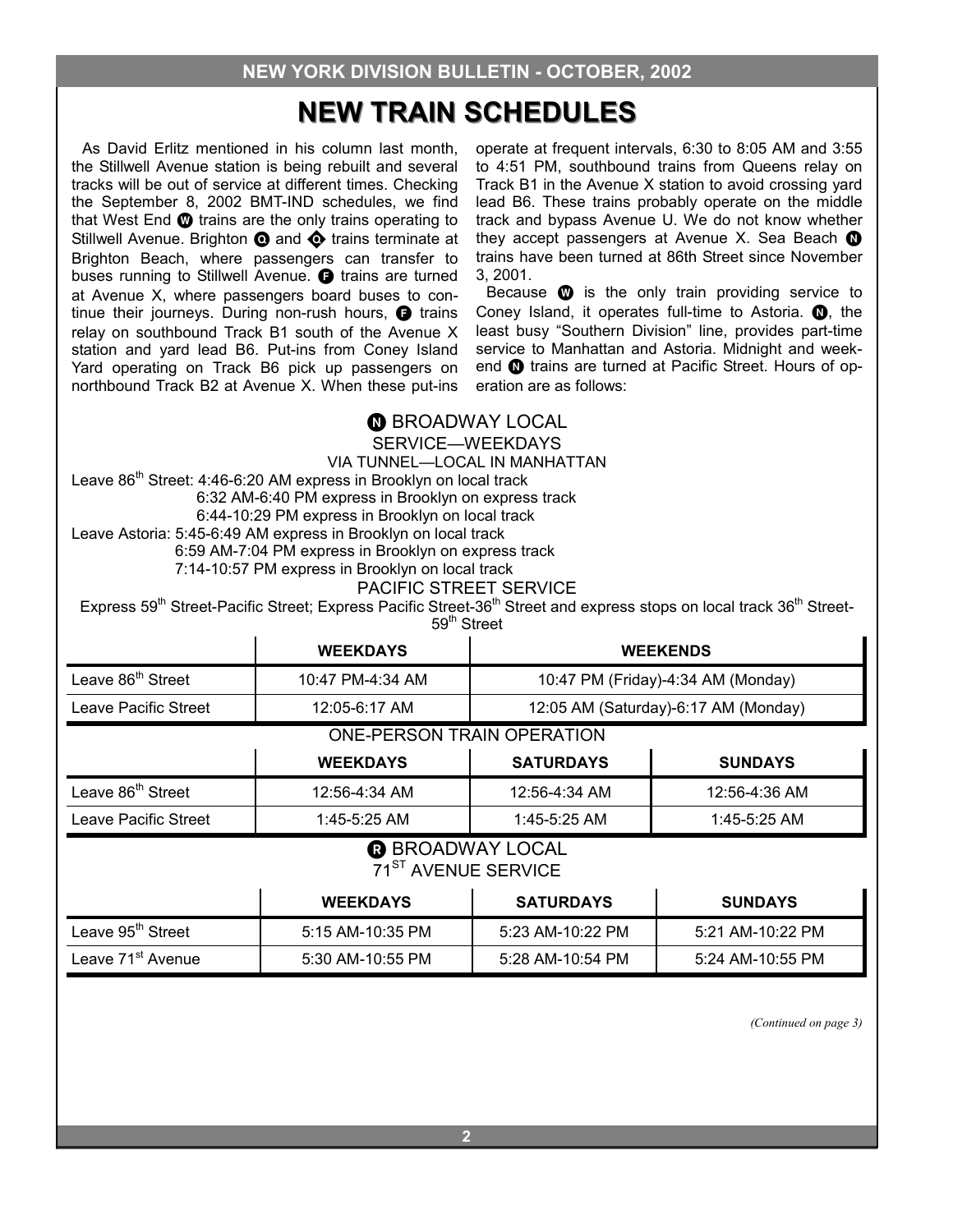### **NEW YORK DIVISION BULLETIN - OCTOBER, 2002**

**New Train Schedules**  *(Continued from page 2)* 

### PACIFIC STREET SERVICE

TRAINS WERE FORMERLY TURNED AT 36TH STREET

LOCAL BETWEEN 95<sup>TH</sup> STREET AND 36<sup>TH</sup> STREET; EXPRESS BETWEEN 36<sup>TH</sup> STREET AND PACIFIC **STREET** 

|                               | <b>WEEKDAYS</b>  | <b>FRIDAYS-SATURDAYS</b> | <b>SATURDAYS-SUNDAYS</b> |
|-------------------------------|------------------|--------------------------|--------------------------|
| Leave 95 <sup>th</sup> Street | 10:49 PM-5:01 AM | 10:49 PM-5:07 AM         | 10:37 PM-5:07 AM         |
| Leave Pacific Street          | 11:45 PM-5:41 AM | 11:45 PM-5:41 AM         | 11:41 PM-5:41 AM         |

#### WHITEHALL STREET SHORT-TURNS—WEEKDAYS

Leave 71<sup>st</sup> Avenue: 7:47, 7:59, and 8:17 AM

Leave Whitehall Street: 4:19, 4:37, 4:49, 5:01, and 5:12 PM

CANAL STREET SHORT-TURNS

|                               | <b>WEEKDAYS</b>        | <b>SATURDAYS AND SUNDAYS</b>  |
|-------------------------------|------------------------|-------------------------------|
| Leave 71 <sup>st</sup> Avenue | 10:19, 10:42, 10:55 PM | 10:01, 10:19, 10:41, 10:54 PM |
| Leave Canal Street            | 11:25, 11:37 PM        | 11:13, 11:25, 11:37 PM        |

#### SOUTHBOUND PUT-INS

|                                              | <b>WEEKDAYS</b> | <b>SATURDAYS</b> | <b>SUNDAYS</b> |
|----------------------------------------------|-----------------|------------------|----------------|
| Leave 57 <sup>th</sup> Street-Seventh Avenue | 5:46 AM         | 5:41 AM          | 5:43 AM        |
| Leave 59 <sup>th</sup> Street-Fourth Avenue  | 6:14 AM         | 6:11 AM          | 6:11 AM        |

### **W BROADWAY EXPRESS**

**WEEKDAYS** 

Leave Coney Island: 10:42 PM-4:50 AM LB-VT-LM 5:07-5:41 AM LB-VB-XM 5:53 AM-10:23 PM XB-VB-XM 10:37 PM LB-VB-XM Leave Astoria: 11:18 PM-5:09 AM LM-VT-LB 5:24, 5:38 AM XM-VB-LB 5:52 AM-10:27 PM XM-VB-XB 10:37-11:10 PM XM-VB-LB

#### SATURDAY AND SUNDAY

All trains LB-VT-LM

Key:

LB—Local in Brooklyn (stop at DeKalb Avenue)

XB—Express in Brooklyn (bypass DeKalb Avenue)

VB—Via bridge

VT—Via tunnel

LM—Local in Manhattan  $XM$ —Express in Manhattan south of  $34<sup>th</sup>$  Street

### 57<sup>TH</sup> STREET RUSH HOUR LAYUPS AND PUT-INS

Leave Coney Island: 7:46, 8:12 AM Leave 57<sup>th</sup> Street: 5:31, 5:45 PM

*(Continued on page 4)*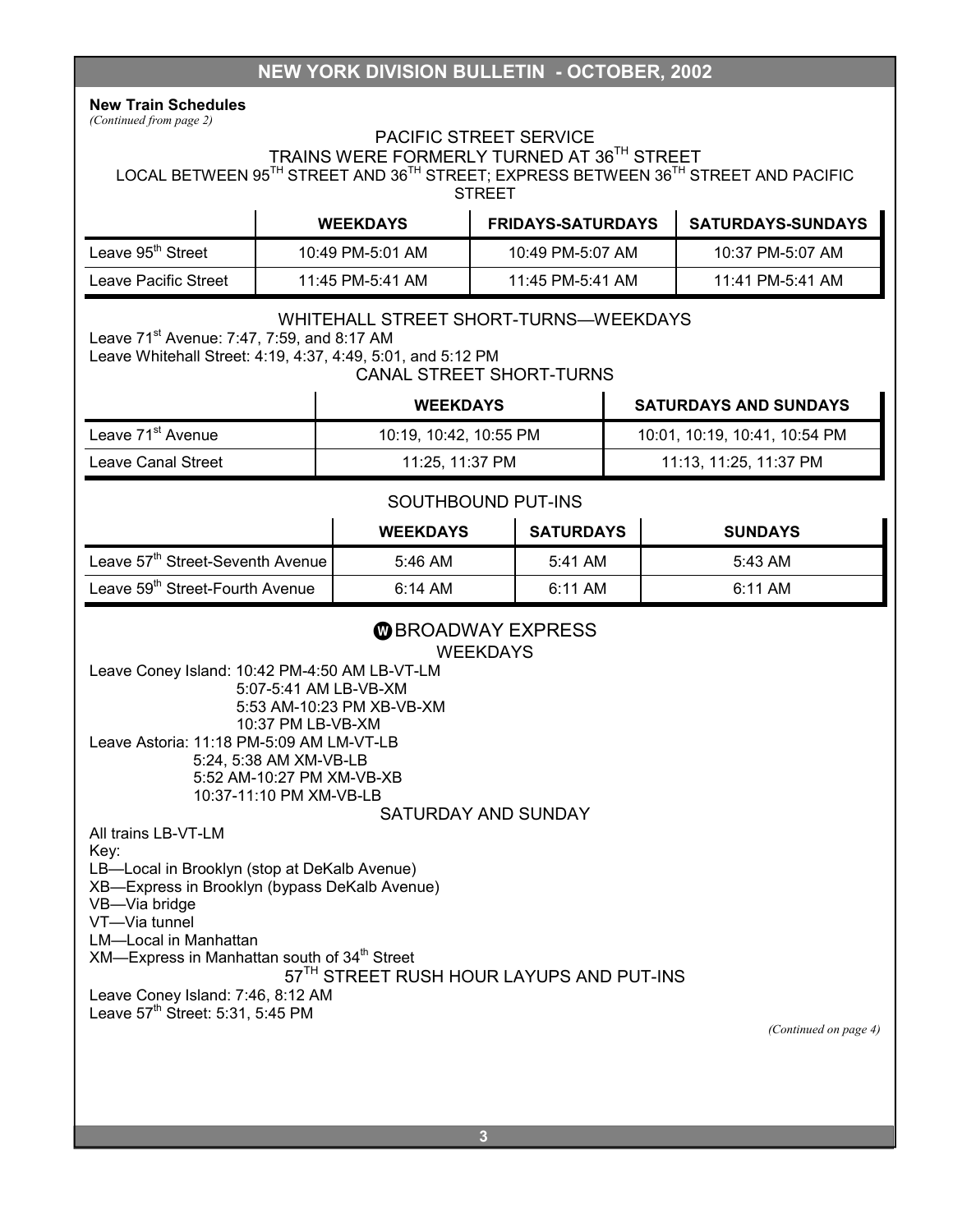### **NEW YORK DIVISION BULLETIN - OCTOBER, 2002**

**New Train Schedules** 

*(Continued from page 3)* 

#### HEADWAY CHANGES

| <b>DATE</b>       | <b>SATURDAY EVENING</b> | <b>SUNDAY EVENING</b> |
|-------------------|-------------------------|-----------------------|
| May 13, 2002      | 8, 20                   | 8, 10, 20             |
| September 9, 2002 | 12.15                   | 12, 15, 20            |

One-Person Train Operation is in effect on the  $\mathbf \Omega$ shuttle on weekends from 2:03 AM Saturday to 1:43 AM Monday leaving Metropolitan Avenue. R-143s borrowed from  $\bigoplus$  will be operated in this service.

At the end of the morning rush,  $4 \bigcirc$  trains are laid up at 168<sup>th</sup> Street. In the evening rush, these trains, which are put in service at 168<sup>th</sup> Street, operate light to 59<sup>th</sup> Street and carry passengers to Rockaway Park.

The new IRT schedules that went into effect on September 15, 2002 are nearly the same as the pre-September 11, 2001 schedules.

Because the maps and the illuminated station indicators on the R-142 and R-142A cars cannot be changed readily, the cars must remain on the line to which they are assigned, and interlining was discontinued.

At the height of the morning rush, one  $\bullet$  train was diverted to Utica Avenue to relieve congestion at Flatbush Avenue. This train returned as a  $\bigoplus$  train to 238<sup>th</sup> Street. At the present time, this train relays at New Lots Avenue and returns as a  $\bullet$  train to 238<sup>th</sup> Street.

Comparing the morning and evening rush hour requirements, we find that there is one train less on  $\Theta$ and one more train on  $\odot$  in the PM rush. Under the previous schedule, one  $\Theta$  train from Bowling Green was laid up at 59<sup>th</sup> Street after the AM rush. It made several round trips to Parkchester on  $\odot$  in the evening rush, after which it operated light to Bowling Green and returned as a  $\bigoplus$  train to Dyre Avenue. At the present time, one  $\bullet$  train is laid up at E. 180<sup>th</sup> Street instead of  $59<sup>th</sup>$  Street and there is an additional PM  $\odot$  put-in from Parkchester.

**3** trains were lengthened from 9 to 10 cars in late 2001, and this continues.

# **IRT CAR ASSIGNMENT IRT CAR ASSIGNMENT**

CARS REQUIRED SERVICED 15, 2002

|                         | <b>UANJ NEQUINED JEFTEMBEN 19, 2002</b> |                                 |             |                                  |                                        |  |  |  |
|-------------------------|-----------------------------------------|---------------------------------|-------------|----------------------------------|----------------------------------------|--|--|--|
| <b>LINE</b>             | <b>AM RUSH</b>                          | <b>PM RUSH</b>                  | <b>LINE</b> | <b>AM RUSH</b>                   | <b>PM RUSH</b>                         |  |  |  |
| $\mathbf{O}/\mathbf{O}$ | 320 R-62A                               | 300 R-62A                       | 0           | 170 R-33, 20 R-62A,<br>140 R-142 | 160 R-33, 20 R-62A,<br>140 R-142       |  |  |  |
| ❷                       | 310 R-142                               | 300 R-142                       | 0           | 370 R-142A                       | 380 R-142A                             |  |  |  |
| ❸                       | 240 R-62A                               | 230 R-62A                       | 0           | 22 R-33S, 220 R-36,<br>99 R-62A  | 22 R-33S, 220 R-36, 99<br><b>R-62A</b> |  |  |  |
| ❹                       | 50 R-33, 260 R-62, 30<br>R-142A         | 50 R-33, 260 R-62, 30<br>R-142A | ❸           | 10 R-62A                         | 10 R-62A                               |  |  |  |

# **BMT-IND CAR ASSIGNMENT IND CAR ASSIGNMENT Effective September 8, 2002 Effective September 8, 2002**

The following are different from the assignments published in the January and June, 2002 *Bulletin*s:

| <b>LINE</b>             | <b>CARS REQUIRED-</b><br><b>AM RUSH</b> | <b>CARS REQUIRED-</b><br><b>PM RUSH</b> | <b>LINE</b>           | <b>CARS REQUIRED-</b><br><b>AM RUSH</b>            | <b>CARS REQUIRED-</b><br><b>PM RUSH</b>        |
|-------------------------|-----------------------------------------|-----------------------------------------|-----------------------|----------------------------------------------------|------------------------------------------------|
| ❻                       | 104 R-32, 40 R-38                       | 96 R-32, 40 R-38                        | O                     | 88 R-42, 80 R-143                                  | 88 R-42, 80 R-143                              |
| $\mathbf{O}/\mathbf{O}$ | 56 R-40M, 96 R-42                       | 56 R-40M, 96 R-42                       | $\boldsymbol{\Omega}$ | 50 R-32, 110 slant R-<br>40, 10 R-40M, 24 R-<br>68 | 50 R-32, 100 slant R-<br>40, 10 R-40M, 24 R-68 |
|                         |                                         |                                         |                       |                                                    |                                                |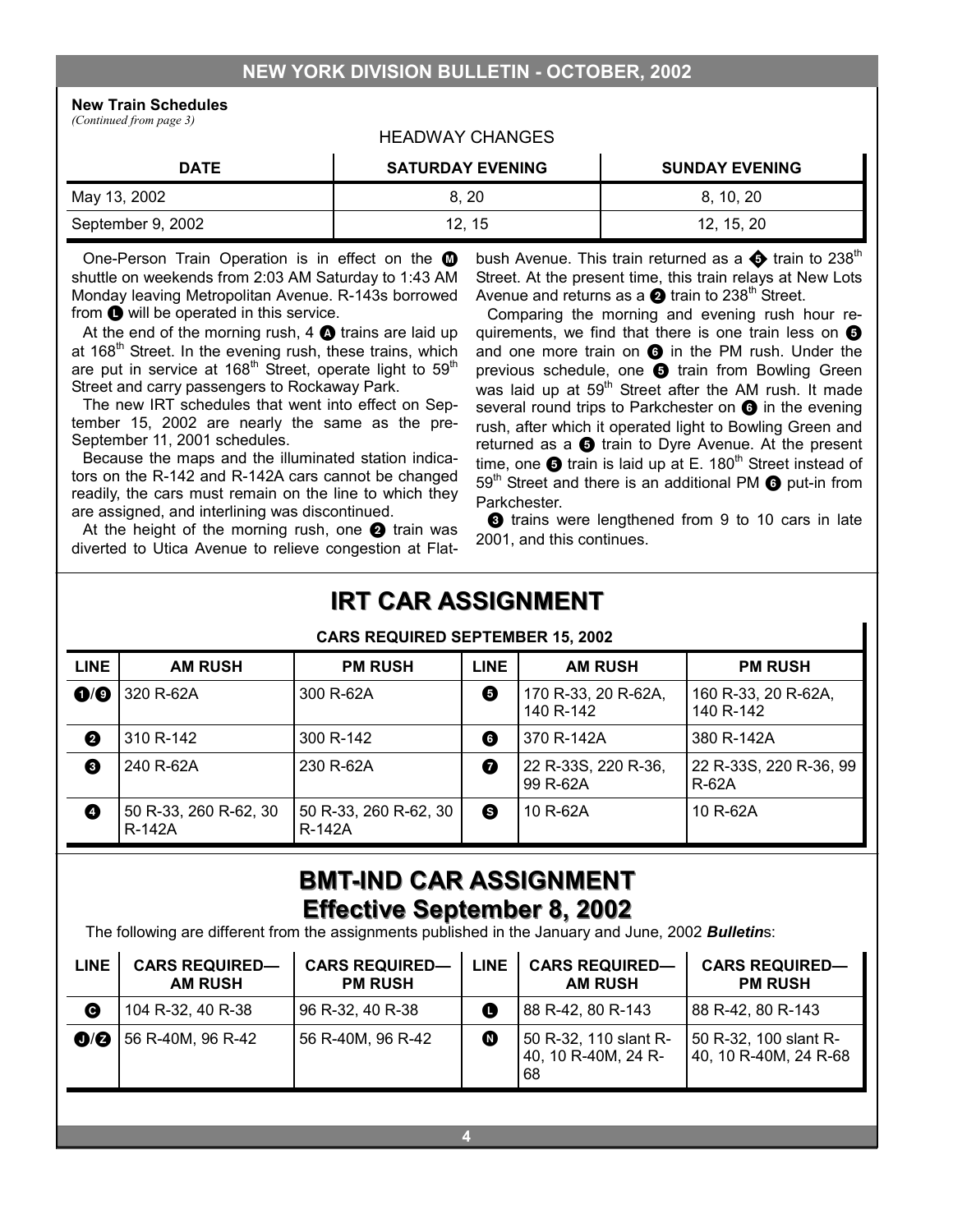### **TECH TALK TECH TALK by Jeffrey Erlitz by Jeffrey Erlitz**

We start off this month with a quick correction regarding last month's table of IRT line letters. I had stated that line BB was for "Broadway Bronx." I am not quite sure exactly where I have seen reference to this name but I was reminded by reader Lew Hitch that BB stands for "Broadway Boulevard."

And now, *another* correction, this time caught by yours truly. Last month, I noted that the signals on the Seventh Avenue Line from south of Chambers Street to north of Rector Street were previously supplied by General Railway Signal. I should have known better. They were supplied by the Union Switch & Signal Division of WABCO, just like the Clark Street Line, since they were done under the same contract, S-32166.

I have *not* forgotten about that locomotive roster I promised a few months ago. I am still in the process of collecting serial numbers and builder's dates.

In new contract news, bids were opened back on August 27 for the new Corona Maintenance Shop, contract C-34714. The bid opening date for the resignalling of the IND Concourse Line, S-32308-R, was delayed another week and finally happened on September 19. However, only one bid was submitted for this very important project. It remains to be seen whether this project is re-advertised or not.

In preparation for the resumption of train service to South Ferry, various control and indication panels had to be modified to reflect the changed track and signal arrangement from south of Rector Street to south of Chambers Street. The auxiliary control panel at Bowling Green was modified over the weekend of June 18-19. On June 19-20, the dispatcher's indication panel and the maintainer's control panel at Chambers Street were modified. Over the weekend of July 26-29, the master control panel at Nevins Street was modified. This work was done by Mauell. I saw the work that was done at Bowling Green. Though Mauell is known for its mosaic tile control panels, the overlay at Bowling Green was done in standard, black phenolic material, which closely matches the original face plate of this control panel. This was not the first time Mauell supplied a standardlooking overlay on an existing control panel. When the Sea Beach Line was resignalled, Mauell installed a traditional-looking overlay on the  $38<sup>th</sup>$  Street Yard master control panel for Sixth Avenue Interlocking.

Two, all-new indication panels were supplied for the Seventh Avenue Line south of Chambers Street. Mauell built the maintainer's indication panel located in 174 CIR (central instrument room), which is located between Tracks 1 and 4 (and *above* Tracks 2 and 3) south of the Chambers Street station. I believe (and this needs to be confirmed) that the maintainer's indication panel in 205 CIR south of Rector Street was supplied by Safetran Systems. If so, this will be only the third time Safetran has supplied a control or indication panel to NYC Transit. The other two were the control panel at 239<sup>th</sup> Street Yard for the yard expansion and the control panel at Unionport Yard. I do not know the status of the maintainer's indication panel that was in 184 CIR at Cortlandt Street station. If it wasn't destroyed, and it may not have been, it should been returned to the Signal Shop at 215<sup>th</sup> Street.

Just before South Ferry reopened, two of the automatic signals on Loop Track A north of the station had 15 MPH two-shot grade timing added to them. Together with this, automatic signal 2104/V on Track 1 south of Rector Street had its station timing removed. This was done on August 28 and 29. The following day, August 30, saw the removal of station timing from automatic signal 211/M on Track 3 south of Wall Street on the IRT Lexington Avenue Line.

Between August 19 and 21, three more signals were removed from Track J3 at Canal Street station on the Nassau Street Line. These signals were the first automatic signal entering the station, the home signal and the reverse marker signal protecting the switch at the physical north end of the station. This is all part of the reconfiguration of the Nassau Street Line, contract C-34572-R.

Construction started back on March 13 on contract C-33173, the replacement of circuit breaker houses and positive and negative cables in East New York Yard. Action Electrical is the contractor on this \$19.3 million project that is scheduled to be substantially complete by June, 2004.

*Jeff may be contacted via e-mail at jerlitz@pipeline.com.* 



**Another example of Mauell's work — 111th Street Trouble Indication Panel on the Flushing Line.**  Jeffrey Erlitz photograph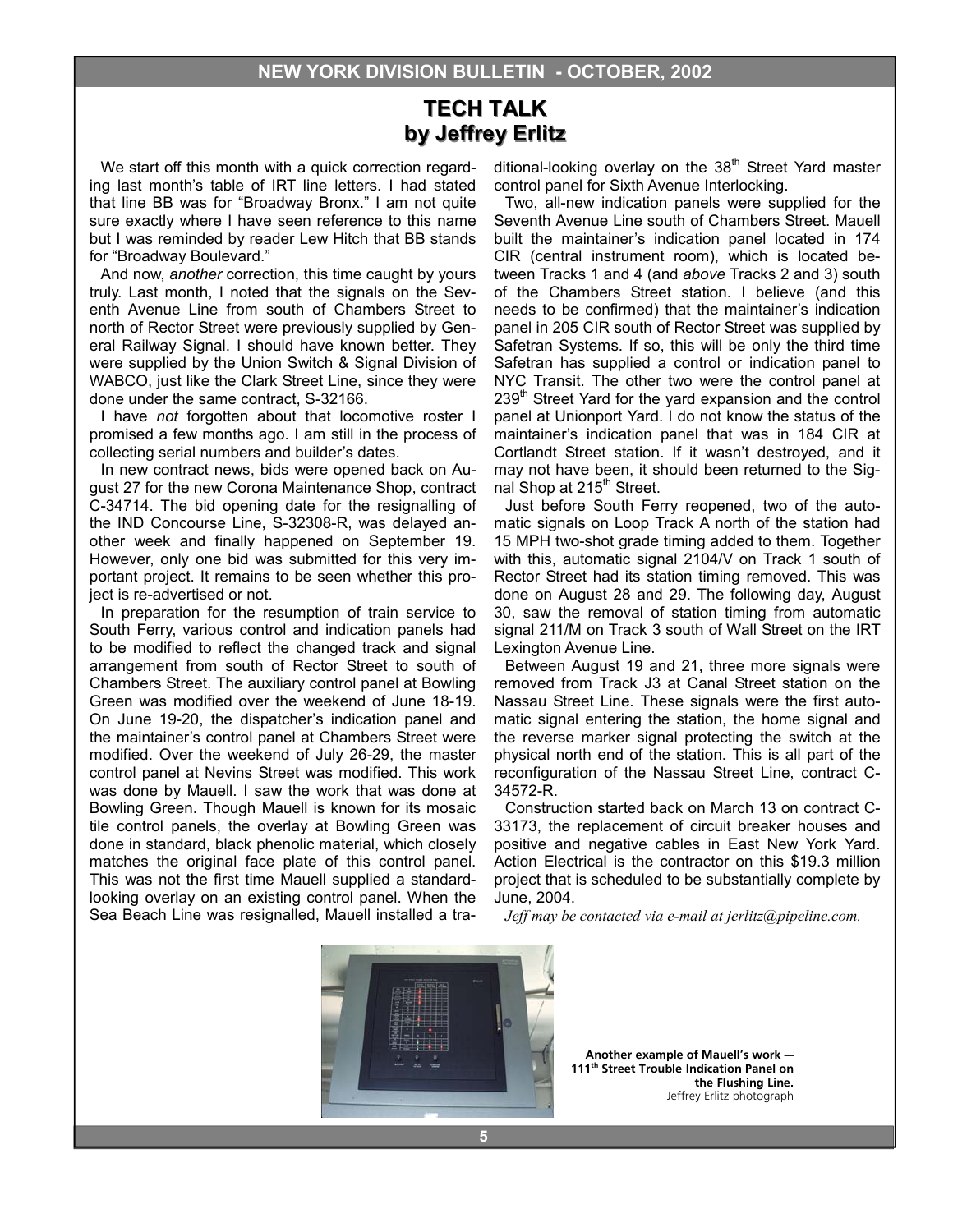# **PROPOSED NARROWS TUNNEL THAT WAS NEVER BUILT PROPOSED NARROWS TUNNEL THAT WAS NEVER BUILT**

When the Staten Island Rapid Transit was electrified in 1925, the cars were built to exactly the same size as the BMT's B-Types. Therefore, everybody assumed that the cars would eventually run through the proposed Narrows tunnel and the BMT Fourth Avenue Subway.

Member Steve Krokowski, ERA #5108, sent us an article from the November 27, 1964 *Home Reporter and*  **Sunset News** proving that we were wrong.

When the city started building the Narrows tunnel in 1923, it was not intended to be a subway tunnel. It was to be a railroad tunnel, large enough to accommodate passenger and freight trains. The tubes would have been 24 feet in external diameter, much larger than subway tunnels, whose external diameter is 18 feet.

The new line would have branched off from the Long Island's Bay Ridge Division near Fifth Avenue, Bay Ridge, where it would have entered the Narrows tunnel. After passing under St. George, trains would have passed through the portal near Forest Avenue and Clove Road. A new railroad would have been built to connect with the SIRT at Arlington.

This tunnel would have linked the railroads west of the Hudson River with the railroads east of the river. Passenger stations were planned and separate subway tunnels would have been built in passenger traffic increased. But it was not intended to connect this tunnel to the BMT Fourth Avenue Subway.

On Saturday afternoon, April 14, 1923, Mayor John F. Hylan used a silver pick to loosen the dirt and start excavating the Narrows tunnel.

A bill mandating that New York City construct this tun-

nel was passed by the State Legislature, approved by Mayor Hylan, and signed by the Governor on May 13, 1921. Construction of the Brooklyn and Staten Island shafts was completed in 1925, two years after Mayor Hylan broke ground. At that time the Legislature passed the Nicoli-Hofstadter Act, which was signed by the Governor. This law limited the use of the tunnel to passenger trains. City officials were very unhappy with this law, but they decided to build a tunnel large enough to accommodate freight trains. The city advertised for contractors to build the tunnel. But on May 8, 1925, the day for opening the bids, there were none, and work stopped. Because the law prohibited freight, the tunnel would have been unprofitable. Unfortunately, \$4,278,309.93 was wasted on this project.

The Brooklyn shaft is located at the foot of  $68<sup>th</sup>$  Street between Shore Road and the Belt Parkway. Steve Krokowski informs us that the tunnel extends under Owl's Head Park and dead ends just past Senator Street. The Staten Island shaft, known as the South Street shaft, is located between the inbound and outbound Manhattan ferry lanes (near the toll booths) at the St. George Ferry Terminal on Staten Island. This shaft was filled in when the Staten Island Ferry terminal was rebuilt after World War II. A grass plot and a few trees mark the spot.

A 1940 map shows a proposed vehicular tunnel with a portal at Bay Ridge Parkway and Fourth Avenue. The Verrazano Narrows Bridge linking Brooklyn and Staten Island was opened to vehicular traffic in 1964. There is no rail link between the two boroughs and it will not be built in the foreseeable future.

## **R-143 UPDATE 143 UPDATE By George Chiasson By George Chiasson**

Through September 14, 2002 R-143s 8197-8204 entered  $\bullet$  service, for a total of 96 cars. As of the same date, cars 8221-8228 had arrived on NYCT property, while cars as high as 8260 were observed at Kawasaki's Yonkers plant. R-143s 8205-8212 were at Pitkin undergoing a Siemens propulsion test, while 8213-8220 were expected to be in service within the week. 8221- 8228 were also in the final stages of testing.

In response to R-143 fleet growth, R-40Ms 4450- 4459, 4462-4465, and 4468/4469 (16 cars) went from East New York  $(\mathbf{O}/\mathbf{O}, \mathbf{O}, \mathbf{O})$  to Coney Island  $(\mathbf{O})$  on August 8. These were followed by 4466/4467 and 4470-

4475 on August 22, and it was likely another eight cars would follow by late September. As the R-40Ms began arriving at Coney Island, Phase II R-32s 3920/3921, 3926/3927, 3940/3941, and 3946-3949 went to Jamaica  $(\mathbf{\Theta}, \mathbf{\Theta})$ , sometimes  $\mathbf{\Theta}$ ) on August 11, being joined by 3564/3565, 3570/3571, 3580/3581, 3582/3583, and 3596/3597 on September 15. In the near future, the first 10-car set of Phase I R-32s should then be handed off from Jamaica to Pitkin ( $\bigcirc$ / $\bigcirc$ ), and the process should continue until fleet sizes at most barns are enlarged slightly.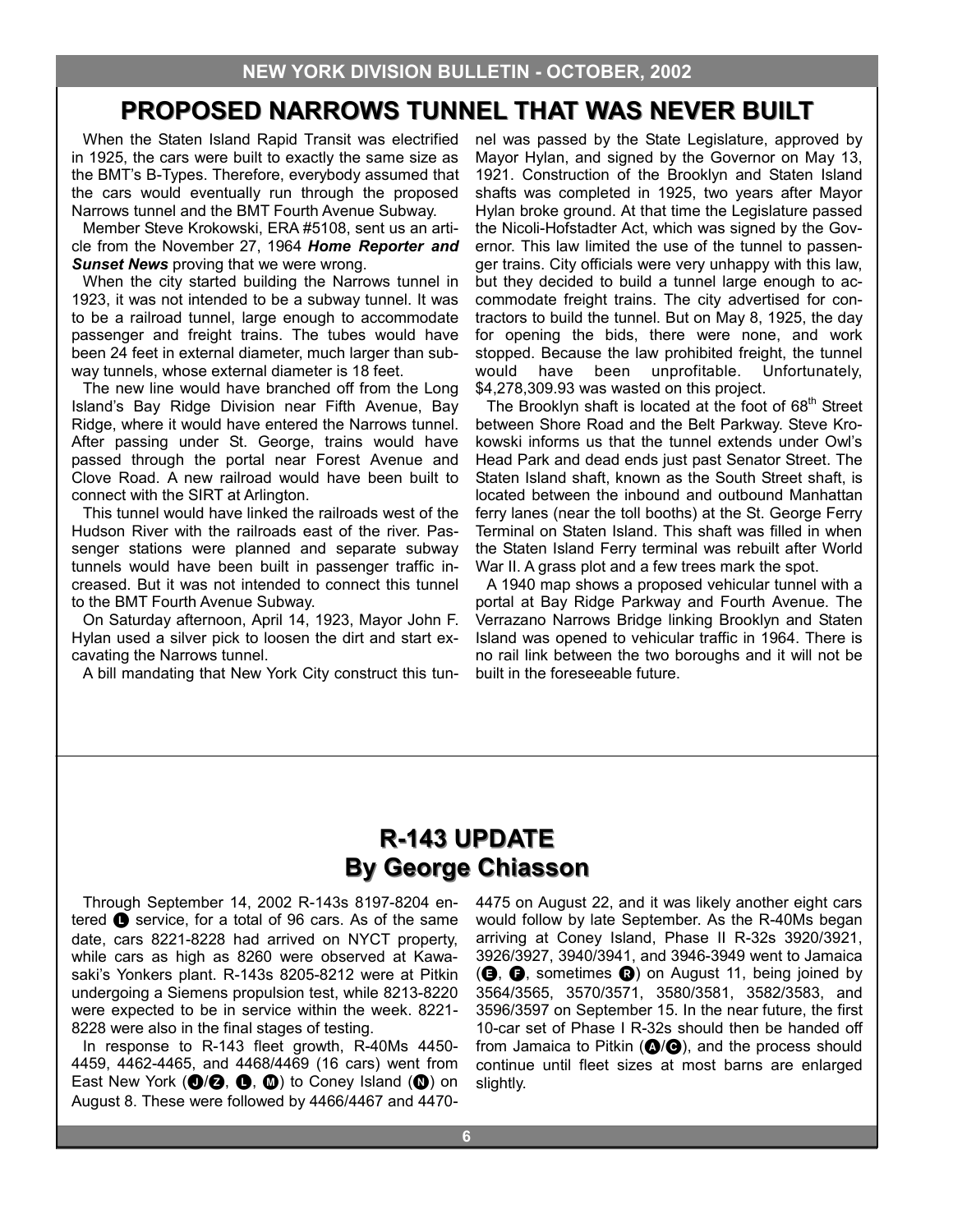**by Randy Glucksman** 

#### **MTA Metro-North Railroad (East)**

At the end of August, Bombardier received an order for 180 M-7 cars, this time from Metro-North. When they are delivered starting in 2004, they should replace the 1971-1973 Budd/GE-built M-1As (8200-8279). Thirtyfour M-7s were previously ordered.

Ridership statistics for the Shore Line East trains, which have been extended to Stamford, have revealed that most of the riders are boarding the trains at New Haven, and not east of the station. This points out the fact that additional service west of New Haven was needed, and that passengers desire more intra-Connecticut service. SLE's trains are carrying about 600 riders per day. State transportation officials are anticipating that ridership east of New Haven will pick up later this year when construction on the Q-Bridge begins to impact vehicular traffic. Funding of these trains will expire this winter, and a recommendation as to whether to continue it will be made this fall. Metro-North tickets are honored on these trains.

Connecticut was not exempt from the  $90^\circ$ - plus temperatures that affected the East Coast; speed restrictions were in effect. Member Bob Underwood wrote that on August 13 a 70 mph maximum was in effect between New Haven and Port Chester, but then at 3 PM, that was changed to 80 mph. There were also spotty disruptions of the SLE service to Stamford during the last week of July through August 5. Bob also picked up a seat notice which advised riders that due to conflicts with *Acela Express* trains, the arrival times for Train #3636, 3640, and 3691 (erroneously listed as 3693) are all five minutes later.

New timetables are to be issued on October 27. Details next issue.

#### **MTA Long Island Rail Road**

A friend had an opportunity (as part of a group) to inspect the M-7 cars at the Hillside Facility and was very impressed with the appearance of the car interiors – especially their blue and teal color scheme. Digital signs to provide information and announcements will be made using GPS. All seating is from the ends of the cars toward the center, where the seats will require those passengers to face each other. The cars have 3-2 seating, but the seats are very comfortable. Train Engineers have a full-width cab. When that end of the car is not used as an operating cab, the cab can be closed off, and there are two seats, which face forward to the "railfan" window, but all you will see is the end of the car in front. Passengers enter the cars via a double-width single door, similar to the bi-level cars. As of the end of August, it was expected that the first train would enter service in mid-October, possibly on the Long Beach

Branch. If it happens that way, it might be a coincidence, for that is also the line that LIRR President Kenneth Bauer rides. For the record, the following cars were observed: 7001-02 and 7009-16; the other six cars were being used for crew training.

Schedule cards were issued titled "St. Albans/Intra-Island/Van Service," for June 17 thru September 2. This replacement service was in effect while work was being performed on this portion of the Montauk Branch. Because the Long Island changed its schedules during the time that the U.S. (Tennis) Open was being played in Flushing Meadows, for the first time two timetables were issued - August 24-September 2 and September 3-8.

On September 3, new timetables went into effect for the entire railroad under General Order No. 203, restoring trains that were removed due to this summer's track program. They will remain in effect until November 17 except for the Port Jefferson Branch, which got another timetable on September 30. There were also timetables for Shea Stadium (September 3-29) and the Fall Meet at Belmont Park (September 6-October 20). During middays and overnights, work will be performed on the Mineola Boulevard Bridge, requiring that one of the two main tracks be taken out of service. Adjustments were made to trains operating on the Port Jefferson, Ronkonkoma, Oyster Bay, Babylon, and Montauk Branches. Grade crossing improvements and tie replacement are being done between Patchogue and Speonk on the Montauk Branch will require some busing. Beginning October 5 and continuing through November 17, the Port Jefferson Branch will have signal and track work performed between Kings Park and Port Jefferson and special schedules will be issued. Station rehabilitation work continues at St. Albans and Rosedale.

NY Waterway began a new service using two of their new high-speed ferries from Hunters Point to Pier 11 (Wall St.) and a regular ferry to  $34<sup>th</sup>$  Street on September 3. No fares were charged for the first week, but there after, the one-way fare is \$3 to midtown and \$5 to Pier 11. Monthly fares are \$150 (Pier 11) and \$80  $(34<sup>th</sup>$ Street). A 15-minute headway operates from 6-10 AM and 3-7 PM, and a 30-minute headway middays. Shuttle buses will be used to transfer passengers from the Hunters Point Avenue and Vernon-Jackson stations.

Member Dennis Zaccardi reported that Florida's Seminole Gulf Railroad in Fort Myers has acquired a number of former Long Island Rail Road coaches. On their website, community.webshots.com/album/32342987iPMvdP, there are views taken in the railroad's yard of several of these coaches, and what appears to be 2712 (the last

*(Continued on page 8)*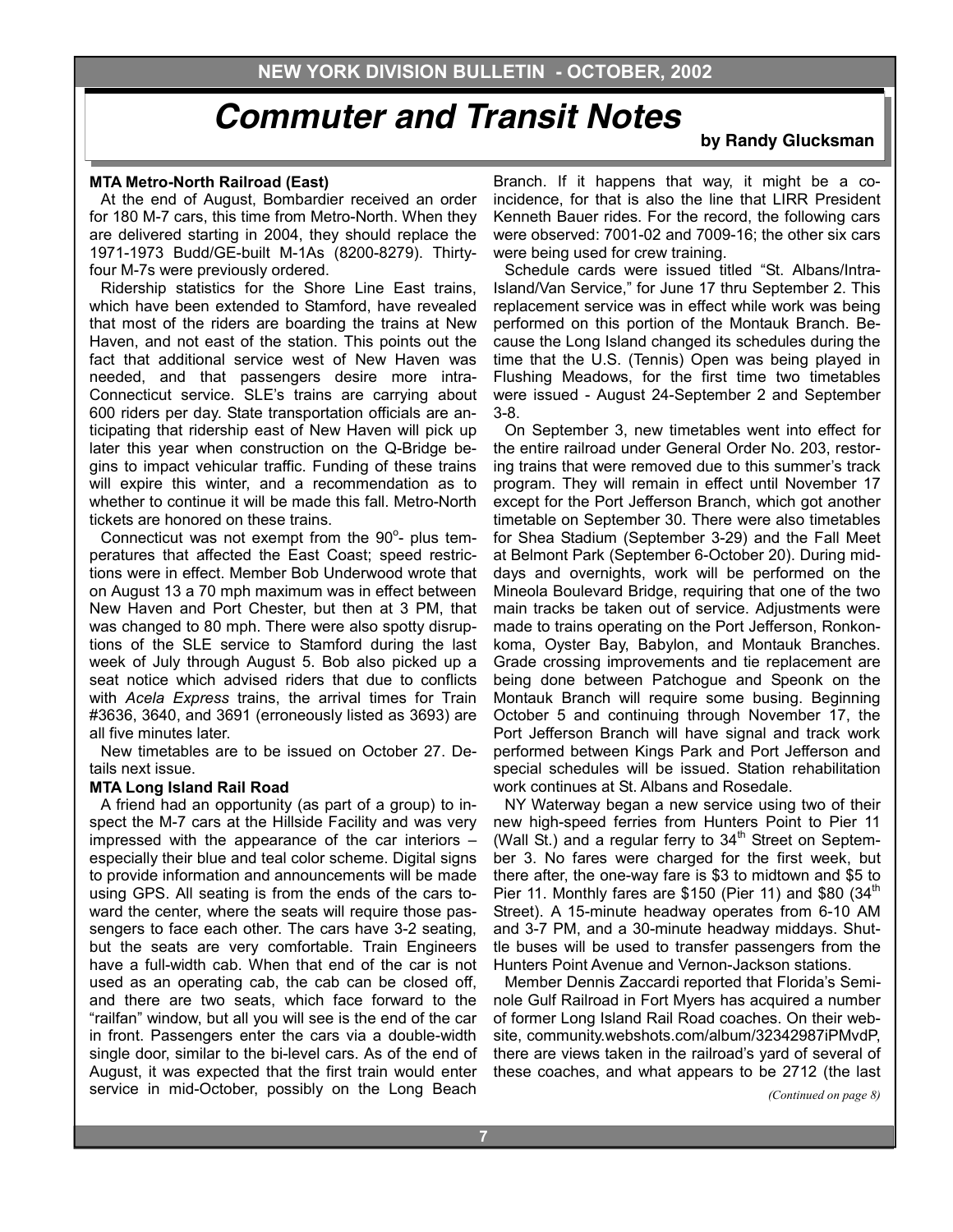*(Continued from page 7)* 

digit is partly erased).

#### **NJ Transit**

Although the Montclair Connection did not officially begin running until September 30, trains began running over the new route as of September 23, so that became the last day that Boonton Line trains stopped at Benson Street, Rowe Street, and Arlington. Look for a report in the next issue. During the weeks leading to the switchover, NJ Transit personnel were on hand at Boonton Line stations to answer questions and offer transportation alternatives. Shuttle bus service was initiated to transfer passengers during the morning and afternoon peak periods from the soon-to-be-abandoned stations: between Benson Street and Glen Ridge and between Rowe Street and Bloomfield Avenue, connecting with Montclair Branch trains, and between Arlington and Kingsland on the Main Line. Arrangements were made to cross-honor September monthly passes on other bus lines.

As was previously reported, the New York & Greenwood Lake Railway (NY&GL) would like to operate a replacement train service on the lower end of the Boonton Line into Hoboken, and has gone public with its proposal. NJ Transit then issued a Customer Notice in which it advised passengers that any representations made by the NY&GL "were not true and inappropriate." They cited a number of reasons, including "the failure of NY&GL to obtain appropriate approvals from the Federal Railway Administration or authority to operate along the line, which is owned by Norfolk Southern. They have also not provided the necessary documentation needed by NJ Transit such as an overall business plan, proper insurance information, financial documentation and a service plan." Then, on September 13, it was announced that NJ Transit would cooperate with NY&GL to formulate the required plans. NY&GL also had discussions with Metro-North to lease some ex-Virginia Railway Express "*Boise Budd*s." No word was forthcoming on what HEP-equipped motor power would be used, but it would be interesting if it were one of the former Amtrak (NH, PC) FL-9s that were recently acquired by the Morristown & Erie Railway or perhaps U-34CH 4172, in the United Railways Historical Society.

 The week prior to the implementation of through train service, three PM Montclair trains, #113, 123, and 125, were canceled and combined with Boonton Line trains operating within a few minutes of those trains. Also canceled were the inbound trains, #112, 122, and 124. In order to prepare riders for the new service, (brown) timetables labeled *Montclair-Boonton Line* were available on Friday, September 13. There are 19 trips each way between Montclair Heights and New York Penn each weekday. There is no weekend service yet. Trains in this service carry 6200-series numbers, while trains

destined to/from Hoboken are 200-series, rather than 100-series. A monthly commuter ticket between Montclair Heights (Zone 6) and Hoboken costs \$111 – New York, \$137.

New timetables were issued as of September 7 for the Northeast Corridor and North Jersey Coast Lines. Four trains were added: #3808 (4:48 AM, Trenton), 3790 (8:94 AM, Edison), 3983 (808 PM, NYP), and 3985 (8:43 PM, NYP), and most are expresses making limited stops. Because of these additions to the schedule, some other trains had their times and stopping patterns adjusted. The first weekday Princeton Shuttle also begins running 20 minutes earlier. There is also a new early Sunday morning train, #7802, which departs from Trenton at 12:02 AM, making limited stops with an arrival at NYP at 1:19 AM. On the North Jersey Coast Line, some of the extra summer shuttles were eliminated, and new shuttles were added.

Do not look for passenger trains to running on the Susquehanna anytime soon. NJ Transit has classified the \$100 million project to restore passenger service to 22 miles of the Susquehanna between Sparta and Hoboken as "inactive." This decision was reached after the loss of \$17 million in federal funding and the potential to lose the other \$30 million that had been allocated for the project. Talks between NJ Transit and the Delaware & Otsego Corporation have been unsuccessful as far as making a deal to buy or lease that portion of the line.

Bob Underwood wrote about a trip that he took aboard a North Jersey Coast Line train, not one of the *Pony Express* trains that terminate at Monmouth Park. Passengers detrain from the head three cars onto the gravel platform or grade crossing. Patronage was light, but when the *Pony Express* arrived, passengers "just poured off." Bob then rode to Belmar, and on the northbound trip got off at Hazlet to take some photos. He found a just-opened 5-car high-level platform (which may be extended) and lots of construction on the Track 2 side, also, the parking lot is being re-paved.

September 29, besides being the date that HBLRT service began to Hoboken, was also the day selected for this year's *Try Transit Festival*. As I had other commitments that prevented me from attending, I will need reports from members to include a mention in the next issue.

One of our sharp-eyed readers corrected that the Main Line (September *Bulletin*) was made up of parts of the former Erie Newark and Lackawanna Boonton Branches.

HBLRT's fleet has been reduced again, with the transfer of 2019 to the Newark City Subway. 2019, which left the Communipaw facility atop a flatbed on August 14, will presumably become 118. In April, LRV 2001 was transferred to the NCS as its 117. The move of both cars is permanent, and they will be replaced by two cars from the next order.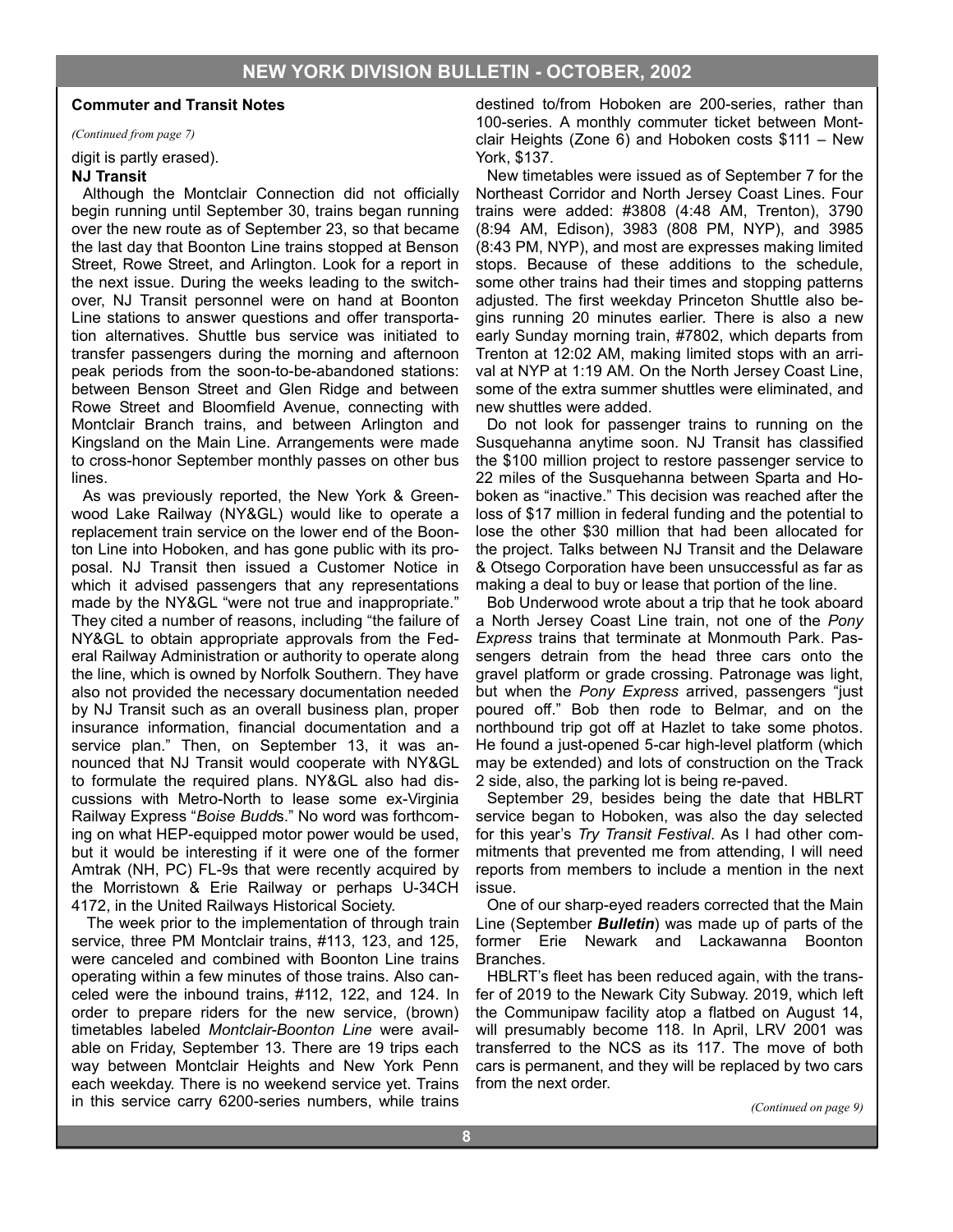#### *(Continued from page 8)*

Two HBLRT cars, 2020 and 2029, have been partially "wrapped" not for commercial advertising, but to promote safety on Hudson-Bergen tracks. Thanks to Alan Kramer for the report.

In preparation for the start-up of service to Hoboken on September 29, the catenary was energized (750 volts) on August 16. NJ Transit's press release also gave the following opening dates for HBLRT:  $34<sup>th</sup>$  Street to  $22<sup>nd</sup>$  Street (Bayonne) – 2003, Hoboken to Port Imperial (Weehawken) – 2004, and Port Imperial to Tonnelle Avenue (North Bergen) – 2005.

There is no word yet on which of Newark's PCCs are going to SF Muni; however, 6 (PSCT colors), 10, and 13 have been set aside for the New Jersey Heritage Transportation Museum in Phillipsburg. According to member Frank Miklos, the hang-up seems to be that SF Muni does not have the money allocated yet.

The first DMU for the Southern New Jersey LRT arrived in an unusual, but nonetheless grand style. According to a report sent by member Karl Groh, the car was flown into the Atlantic City Naval Air Station aboard a Russian Antonov cargo plane, and traveled on land by truck.

New Jersey's Assembly Speaker ordered an investigation by the Assembly Transportation Committee and the Assembly Light Rail Advisory Panel into the \$100 million cost overrun of SNJLRT.

#### **Port Authority Trans-Hudson Corporation**

The derailment of a work train during the early morning hours of August 29 caused delays to PATH service, which required shuttle buses between Harrison and Journal Square. There were also delays to Journal Square/Hoboken trains. Normal service was resumed by 7 AM.

#### **Port Authority of New York and New Jersey**

JFK *Airtrain*'s fleet of thirty-two 60-foot double-ended cars come in two series, and all cars are capable of being operated singly. Cars 101-122 have one VOBC (vehicle on board controller), while the 201-210 group have two VOBCs.

Riding the JFK *Airtrain* from either Howard Beach or Jamaica (when it opens next year) will cost \$5. Using AirTrain to ride between the various airline terminals, Station B (Federal Circle), or Station C (Lefferts Boulevard Long Term Lot) will be free. This arrangement is similar to Newark *Airtrain*, where the \$5 fare is collected at Newark International Airport Station on the Northeast Corridor Line.

#### **Amtrak**

As if Amtrak did not have enough problems. on August 12 all 18 *Acela* trainsets were removed from service after it was discovered that eight of ten trains that were inspected had cracks in the brackets that attach shock absorbing "yaw damper assemblies" to the locomotives.

The manufacturers, Bombardier and Alstom, came up with a temporary fix. Those trainsets without the problem were returned to service the next day, but then were withdrawn when additional cracks were found. My son Marc, while riding a  $\bullet$  train over Sunnyside Yard on August 15, observed an Amtrak train with several SEPTA Bombardier trailers, including 2523 and 2525, tacked onto the end of a group of *Amfleet* cars. During the ensuing weeks, the count of available *Acela* trainsets, if viewed on a graph, would fluctuate like the stock market tables, going up and down. In its own defense, Bombardier issued a press release (www.bombardier.com) describing the problems with the trainsets, which it attributed to Amtrak.

Within days of the discovery of problems with the *Acela*s, all 15 HHP locomotives were also pulled from service for the same reasons. Ironically, all of the Long Island Rail Road's DE and DM locomotives suffered from the same problem (August, 2001 *Bulletin*). Harold Geissenheimer, in his *Transnet* column, reported that NJ Transit and MARC leased two ALP-44s/AEM-7s, respectively to Amtrak. NJ-ARP (August *Newsletter Report*) reported that recently delivered ALP-46s filled in for the ALP-44s on the Gladstone Branch.

Driving on the New Jersey Turnpike on August 29, I saw Amtrak *Clocker* #629, with a mixture of *Amfleet* and *Heritage* coaches.

There is some positive Amtrak news to report, and it comes from its newest train. Ridership on the *Downeaster* has exceeded projections, and as of the end of July, the train was within \$280,000 of attaining its goal for the first year, and there were still 3½ months to go. If this trend continues, the *Downeaster* will surpass \$3.3 million in ticket sales. The opening of two stations, Woburn and Old Orchard Beach, has helped increase ridership, as has increasing the seating capacity from 216 to 276 by adding a coach. On September 7, the first schedule changes, which affect weekend trains, were made since service began last December. The gist is that passengers get to stay in Boston and Portland a little longer than before.

 After visits to Amtrak information booths in New York and Washington, D.C., I finally met an agent who told me that no new edition of the Northeast Corridor timetable (T-3) would be issued until the end of this month.

 Agreements between Amtrak and CDTA were signed and the new Rensselaer Station finally opened on September 22. Amtrak is leasing 17,000 square feet of the newly built \$53.1 million station for \$50,000 a year. That translates to \$2.94/sq. ft. The railroad would also give up about \$125,000 it received each year from retail rentals in the old station, which it owned. An opening date had yet to be announced. Member Bob Kingman reported that during July the CDTA put station signage in the parking lot and the platforms. Each platform has a Track 1 AND a Track 2 sign and each platform

*(Continued on page 10)*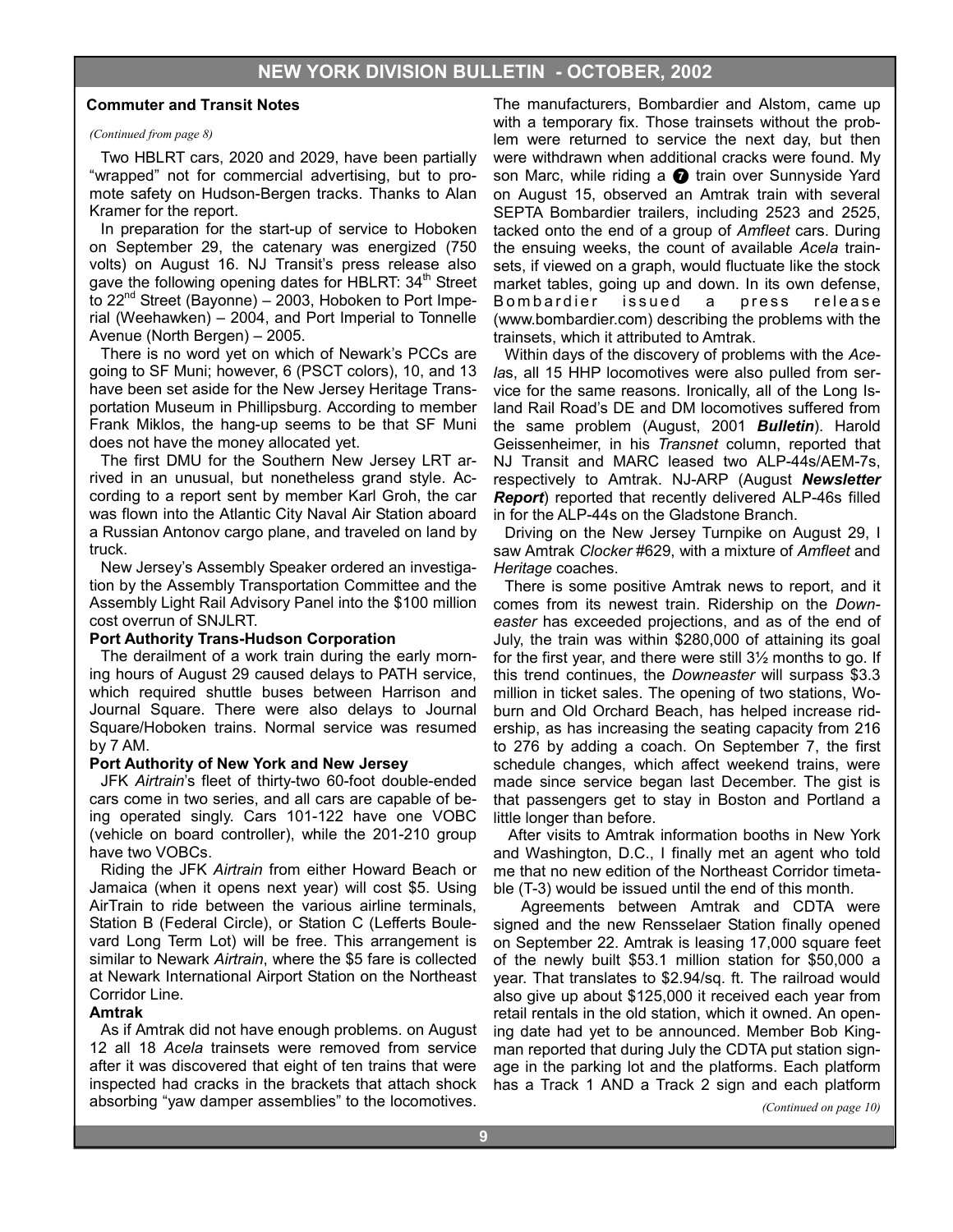#### *(Continued from page 9)*

has a location "A" at the north end and the south end. "Try to find Track 2, location A", writes Bob, "it doesn't end."

#### **Metropolitan Area**

New York and San Francisco are on the short list of United States cities that are in contention as host cities for the 2012 Summer Olympics. The decision was made on August 27, and dropped from consideration were Houston and Washington, D.C. Both cities had until October 1 to make their final presentations to the International Olympic Committee, which on November 3, will decide which of these two cities will make the final cut. A final decision will not be made until 2005, and the American victor will be competing against as many as a dozen international finalists including Toronto, Paris, Madrid, Rome, and Moscow.

#### **Museums**

At the Shore Line Trolley Museum (Branford), over a two-day period during the last week of June, three cars were moved to other museums. As the *Tripper* reported, the first to move was Boston Elevated Railway "Type 5" 5706, which went to the Rail Technical Services Facility in Guilford, where restoration work will be done. This car is owned by the Boston Street Railway Association, and has been stored at Branford since 1961. Next to go was Washington Railway & Electric 650 (Capital Transit 884), which left for the National Capital Trolley Museum in Wheaton, Maryland. Transfer of this car, which had resided in Connecticut for 54 years, is part of a multi-museum trade that will give Branford Philadelphia & Suburban Transit (Red Arrow) center-door car 75. *Tripper* Editor-in-Chief, Division member Jeff Hakner, promises to provide more information in a future article. The last car to leave was LIRR caboose 12, which, along with sister 14, arrived in 1961, via the New Haven Railroad. Number 12 was loaded on a flat-bed and transported across Long Island Sound via a New London-Orient Point ferry to its new home at the Oyster Bay Station. Its new owners are the Friends of Locomotive 35 Museum. The caboose was deaccessioned when the Museum's board re-affirmed its policy of excluding "main line railroad" equipment. While a more appropriate home was sought, the car continued to be used for utility purposes. In case you are interested, TARS 629 was used to move the trolleys to where the flatbed took over, while Montreal Tramways crane car W-3 handled the caboose. Sister caboose 14, which left the museum in 1972, eventually made its way to the Railroad Museum of Long Island.

#### **Other Transit Systems**  *Boston, Massachusetts*

The Ashland station on the Framingham/Worcester Line opened on August 24. Train times were already published in the timetables dated June 22, but the station name was *italicized*. The station is located west of Framingham and east of Southborough, which, along with Westborough, opened on June 22. Commuters have 675 parking spaces and pay \$1 per day.

MBTA officials released a proposal to increase ridership on the 9.1-mile Fairmount Line by constructing four new stations, at Four Corners, Talbot Avenue, Blue Hill Avenue/Cummings Highway, and Columbia Road. Improvements would be made to the four existing stations and consideration is also being made to adding weekend service. This is the only "T" commuter line that is entirely within the Boston city limits. \$70 million will be needed to accomplish this project.

Environmental approval has been given for engineering to continue on the proposed Fall River and New Bedford commuter lines. In order to get them built on time and on budget, a Design-Build contract will be awarded. Service could begin in 2007.

Following the September 11, 2001 attacks, the MBTA announced that it would purchase bombproof receptacles or "bomb-mitigation container systems" to replace the regular trash cans, which were removed from stations. The cost of this project was \$404,000, and during August most of these enhanced trash receptacles were installed. Each one of these 250 units cost \$1,600. The MBTA has also terror-trained its police force and installed cameras in ceilings along with chemical detectors. Recycling bins were also removed, but when MBTA officials learned that the TTC had what is being called a "Post-9/11 Recycling Bin," they asked that one be shipped to them, and they are checking it out.

In last month's column I wrote that the Orange Line was relocated to part of the right-of-way of the Northeast Corridor and Haverhill/Reading. That should have been written as Attleboro/Stoughton (and also Franklin). Thanks to member Todd Glickman for the reports. *Burlington, Vermont*

 While visiting relatives in Vermont, I saw *The Champlain Flyer* operating on a Saturday evening. Under its summer schedule, the train operates seven days a week. The consist of two former Virginia Railway (MBTA *Boise Budds*) 106 and 104 was powered by GP-38-2 202. I visited their yard in Burlington the next afternoon and was greeted by a security guard who would not allow me to look around. However, I did see a few other coaches, including 102, 105 and V312, which had not been renumbered. Our next stop would be Montréal (please see below).

#### *Philadelphia, Pennsylvania*

PATCO is considering scrapping its present fare collection system of magnetically encoded cards, which has been in use since the inception of service in 1969. A consultant recommended that a "smart-card" system be used which would deduct the cost of the rides as they are used. A modified magnetic strip card would possibly be made available for occasional riders. In surveys of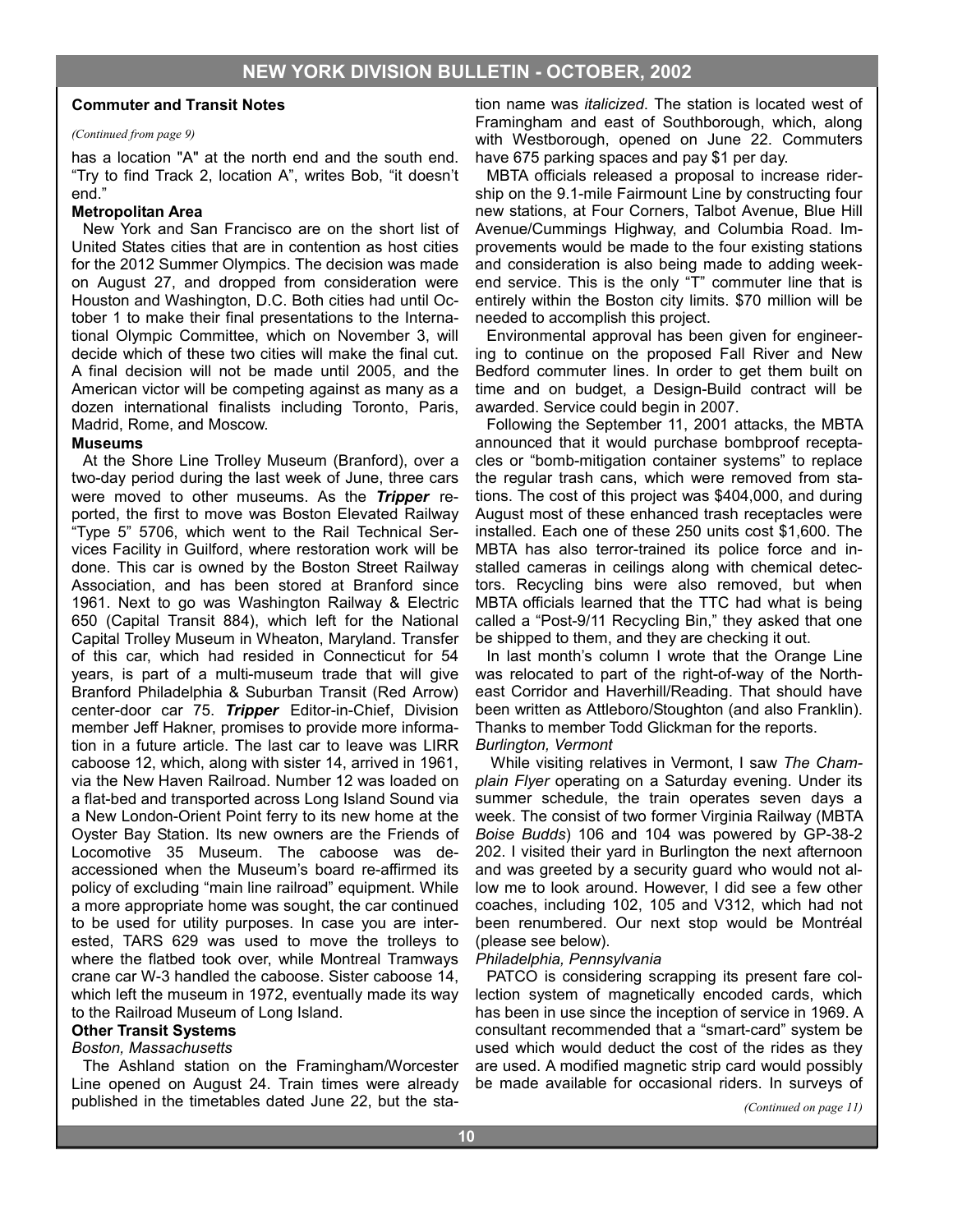#### *(Continued from page 10)*

passengers, the fare collection system always received the most complaints.

#### *Atlanta, Georgia*

State Transportation officials have decided to purchase rather than lease the rail lines that have been proposed for commuter rail. Although it will cost more initially, in the long run there is the major advantage of having control of the tracks when the time comes to expand service frequencies. Thanks to Dennis Zaccardi for the report.

#### *Tampa, Florida*

There was every expectation that the TECO Line would open on October 19, with restored Birney 163 leading the parade. As the *Bulletin* is being published prior to this date, we will let you know in the next issue if it did not occur. Thanks to Karl Groh for the report. *Chicago, Illinois*

Due to station modernization taking place at the Kedzie and Central Park stations on the Blue Line (54/ Cermak Branch) between August 12 and next June, passengers are using a temporary Kedzie/Central station. It is located midway, three blocks between each of the existing stations. When they are returned to service, passengers will have an elevator for ADA accessibility, new platform canopies and windbreaks, overhead heaters, and center platforms at each station.

METRA reissued its commuter timetables (in standard and mini-size) in June, which reflects the new higher fares. However, none of them has an effective date of June 1, 2002; they all retain their older issue dates, which in one case goes back to November 4, 1996. How one can tell that the timetable has been reissued, is the date, which appears on the inside map, next to the Form Number. Thanks to Steve Lofthouse for providing copies.

#### *Ft. Worth, Texas*

After 39½ years, time finally ran out for the Tandy Subway. As was reported in the April, 2002 *Bulletin*, the 5,400-foot long "subway", actually a light rail line, would be closing this year. The last car ran during the evening of August 30. As of now, there is no information on what will become of the equipment and facilities, other than a report in the *Star-Telegram* that Radio Shack donated one car each to the Leonard family and to North Texas Historic Transportation, Incorporated.

#### *Seattle, Washington*

In the third week of July Sounder carried its onemillionth passenger. When commuter service began in September 2000, the first week's ridership was 5,200. It now exceeds 11,000 per week.

Sound Transit received permission from the Federal Transit Administration to proceed with final design of the revised portions of its light rail line. At the same time, \$50 million was granted to begin construction of the ini-

tial segment. In early July Sound Transit submitted its draft application to the FTA for a \$500 million grant that will make up about one-quarter of the \$2.07 billion capital cost of the initial light rail segment, with local revenues covering the remainder. Final Design authority for the entire initial segment of Central Link is a prerequisite for the full federal grant.

Seahawk fans can ride to each of the six home games aboard a Sounder train again this year. Arrival time at Seahawk Stadium is scheduled for 12 Noon at the nearby King Street station. The train departs at 5:35 PM, whether or not the game has been completed or goes into overtime, due to "track-use schedules." F-59PHI 911 has been "wrapped" to promote the Seahawks.

#### *Tacoma, Washington*

Tacoma Link's three light rail cars were trucked to the port at Antwerp, where they were loaded on a ship, which set sail at the end of July and arrived at the Port of Tacoma on September 3. These 66-foot long Skodabuilt Tacoma Link streetcars are expected to be carrying passengers on the 1.6-mile line between the Tacoma Dome station and downtown Tacoma in next year.

#### *San Francisco, California*

Caltrain placed a new timetable of 76 daily trains into effect on August 26. This timetable removed two AM and two PM trains due to declining ridership. Transit officials believe that there is available capacity on other trains to carry the passengers, and while this is a temporary setback to increasing service, plans are still on for the introduction of *Baby Bullet* service in 2004.

BART held public hearings in August on a service plan for its SFO service, which will now begin in January instead of next month. Trains will operate every 15 minutes for the Millbrae and SFO stations during the peak and midday hours and every 20 minutes on weekends. There will be a 7½-minute headway during peak and midday hours for the Colma, San Bruno, and South San Francisco stations, and a round-trip airport train will leave Millbrae every 20 minutes for SFO. The fares, based on BART's mileage-based fare system, call for a \$1.50 airport premium and a \$1 San Mateo County surcharge for trips from San Francisco and San Mateo stations to and from SFO. Some examples: \$4.70 from downtown San Francisco, \$1.50 from Millbrae, and \$6.90 Pittsburg/Baypoint. There will also be changes in parking fees at most stations. To prevent its 41,000 commuter parking spaces (for which the daily parking charge is less) from being used by airport passengers, the present 72-hour parking limit will be reduced to 24 hours. Also the fine for overtime parking at those stations is going up from \$25 to \$100. Thanks to member Phil Hom for these reports.

When it opens in 2009, the Third Street Line will be operated by extended J/Church trains, which will operate through the new Central Subway initially to Clay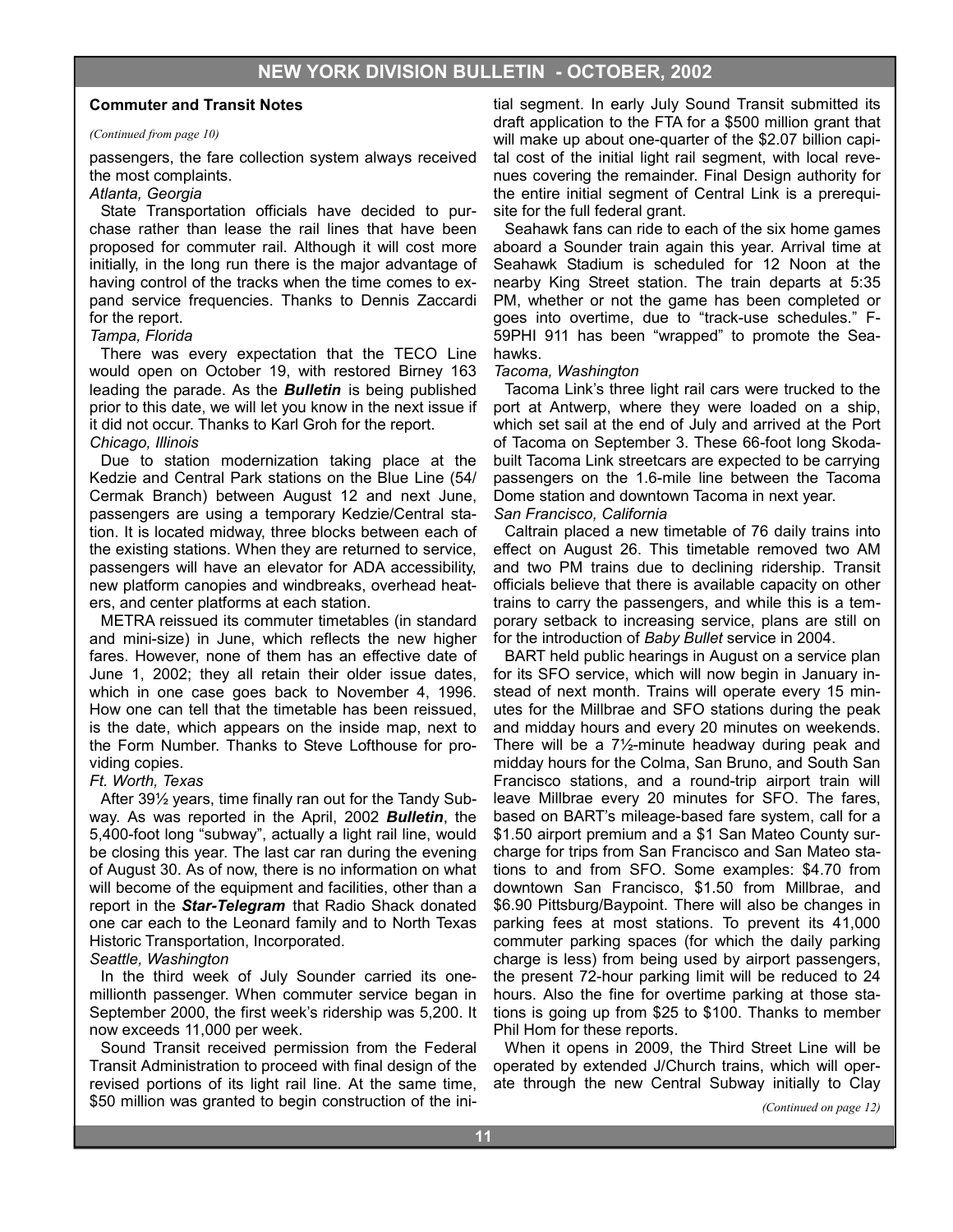#### *(Continued from page 11)*

Street in Chinatown. N trains will terminate at  $26<sup>th</sup>$ Street/Mission Bay (on Third Street). At that time, Third Street will be once again separated from J/Church services. Thanks to member Harold Geissenheimer for the report from his *Transnet* column.

#### *Los Angeles, California*

On August 19, the first two SD-460 cars were transferred to the Gold (formerly Pasadena Blue) Line to begin testing, in advance of next year's planned opening. The article from the *Los Angeles Times* that was sent by member Bob Matten contained a picture of LRV 238. This car is part of a group of 50 cars that were delivered from 1996-1999. Twenty-six will be assigned to the Gold Line; the remainder will continue serving the Green Line.

#### *Montréal, Quebec, Canada*

There were two rail "goals" to be accomplished during our short stay in Montréal: to complete riding the Metro and to ride one commuter line. The stations that I was missing were all on the extremities of the respective lines, which generally meant riding most of the line. Montréal's Metro consists of four lines, Blue (5), Green (1), Orange (2), and Yellow (4). A three-station, 3.2-mile extension of the Orange Line from Henri Bourassa to Laval, with three new stations, is under construction, with revenue service planned for 2006. Rolling stock designated MR-63 was ordered for the October 14, 1966 opening and in 1976 the MR-73 class was delivered. The MR-63s were overhauled a few years ago, and there are presently 336 of them. All trains are arranged in motor-trailer-motor sets using between one and three units, and are rubber-tired, with steel wheels riding on steel rails. Trains are normally operated in the ATO mode, with the train operator handling the door opening and closing functions. Top speed is 55 mph. The MR-73 cars have LED signs, which in addition to displaying the next stop and all of the bus lines that serve it also display advertising.

At each station there are stands containing copies of the free newspaper, *métro*. On the day of my visit there was a story on the planned remanufacture of the MR-73 cars. The article (in French) went on to explain that three prototype cars, A, B, and C, have been operating on various lines since June 5. The 423 MR-73 cars, which are used on the orange, blue, and yellow lines, have 40 seats and can hold approximately 100 people. Prototype A has 34 seats and theoretically offers 9% more room; Prototype B has 40 seats and offers 5% more room; and Prototype C has 34 seats and offers 12% more room. Tests will be carried out through the end of this month. STM will use the results in deciding whether to redesign some or all of its MR-73 cars and how to do so. The riding public is asked to express their opinions at STM's website, www.stm.info.

Fares are \$2.25 (Canadian) and an all-day ticket cost \$7C. At the time of our visit, \$1C was equal to \$1.55US. Free transfers are dispensed from machines at each station, just like in Washington, D.C. and Toronto, to name just a few.

Faced with a choice of riding the Deux Montagnes or Blainville Lines, I opted to ride to Blainville, as I had ridden the former while it still operated the old equipment. The train departed not from Windsor Station, now renamed Lucien-L'Allier, but the Parc Station, accessible from the Blue Line. After purchasing a ticket from a vending machine (English directions are available by selecting that button), I boarded the train, which was comprised of ex-GO Transit single-level cars 1103- 1094-1099-1090-1079-1095-108. Motive power was recently delivered F-59PHI 1329. When the train arrived at St. Martin, the Conductor announced that it was the last stop because CP Rail track forces were doing track work further up the line, and a Limocar bus was the alternate transportation. Since I was going to Blainville only to ride the train, I passed on the bus and waited until the train would return to Parc Station. The engineer told me that CWR had been installed on the northbound track, that the southbound track would be similarly converted next year, and that track speeds would no doubt be increased.

#### *Vancouver, British Columbia, Canada*

The SkyTrain Millennium Line opened to its full 12.7 mile length on August 31. Eleven new stations have been added to the SkyTrain system, which now totals 37 miles.

#### *London, United Kingdom*

London's Mayor, Ken Livingstone, announced that both he and Transport Commissioner Robert Kiley have dropped their opposition to the British government's plan to privatize London Transport. Thanks to *Weekly Rail Recap* for the report.

*Eurostar* service between London and Paris/Brussels was to be suspended for several days at a time during the next few months while the new faster link between Kent and St. Pancras Station is being constructed. The new routing is expected to slice 20 minutes off the running time. For the present, Waterloo Station is the London terminus.

#### *Manchester, United Kingdom*

Member Pete Donner, following a visit to Manchester, reported that the two SF Muni Boeing LRVs that were purchased will not be used. Technical experts concluded that the cars, which cost £170 each (£1=\$1.50US), cannot be adapted at a reasonable cost. A spokeswoman for the Greater Manchester Passenger Transport Executive said: "They were brought over at little cost for a feasibility study and they proved not to be feasible." The cars cost £30,000 to ship 9,000 miles. A brand new tram costs around £3 million. *Amsterdam, The Netherlands*

*(Continued on page 13)*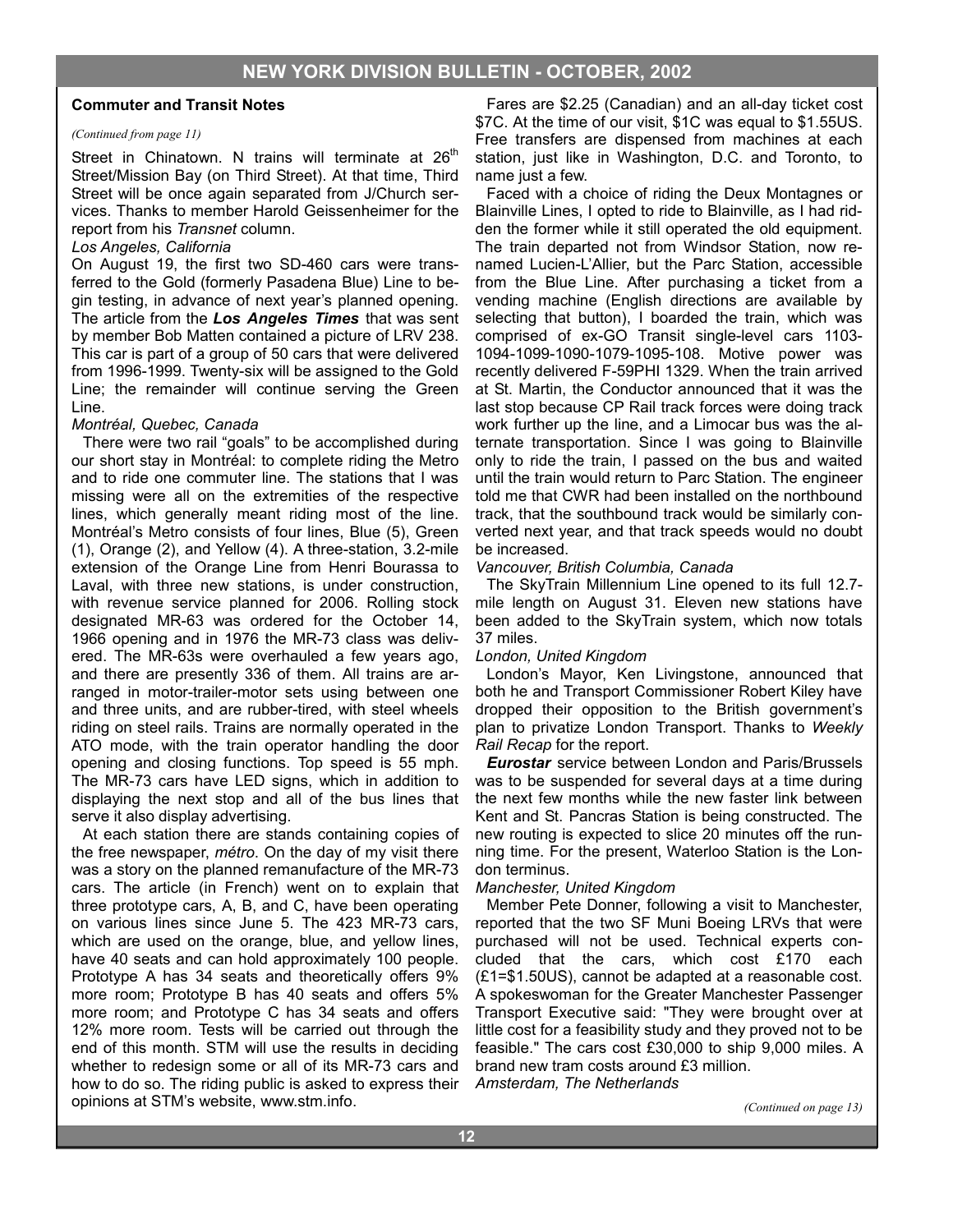#### *(Continued from page 12)*

Over the summer, members Bob and Judy Matten visited The Netherlands, spending time in several cities with electric transit systems. In Amsterdam, Bob wrote, there are four metro lines, numbered 51-54, three of which (51, 53, and 54) serve Central (railway) Station. All lines for most of their routes share the right-of-way of the NS (Netherlands Railways). On the platforms are electronic signs that provide the route number, destination, and arrival time of the next two trains. Those times are constantly updated for early or late arrivals. There are also 17 tram lines. Eleven serve Central Station and the other six go across the city. Line 20 is a circular tourist line, which passes most of Amsterdam's top attractions. At many stops, there are signs similar to those in the Metro that give service information. Fares are 1.40 Euros (€1=\$1.02US) for one hour of riding,  $€5.20$ for an all-day pass, and €10.70 for a 3-day pass. You can buy a pass for up to 9 days, and of course, the honor system is in effect, but you must have a stamped ticket. Amsterdam has many grand-unions and some ¾ unions.

A trolley museum is located in an old railway station (abandoned in 1950) near the end of Line 16. Admission is free to the Museum and Gift Shop, but a onehour roundtrip ride costs €3. An all-day pass sells for €5. This museum features cars from The Hague, Rotterdam, Groningen, Kassel, Berlin, Vienna, Prague, and of course Amsterdam.

Bob provided yet another example of how it does not have to be expensive or time-consuming to reach the city center from the airport. At the stop where their hotel was located, trains run every 15 minutes and the fare is €1.90. There is frequent service from Central Station to the airport, which is a through station with six tracks. The Mattens observed lots of new track construction going on and learned from their guide that a new highspeed rail line is being built to Germany. There was a sightseeing trip to The Hague, but no time to do any

riding. That will be left for a future trip. In Rotterdam, they found 3 tram routes, which ran from in front of their hotel to the Central Station, which was also served by the Metro. Tickets must be purchased from wallmounted machines. The station and cars looked fairly new, and there is a historic tram line, #10, but again, there was no time to explore the system, and a two-day stay is planned for the next visit.

#### *Jerusalem, Israel*

According to member David Klepper, construction of Jerusalem's starter light rail line is taking place in eight locations around the city and also at the Jaffa Gate. A station will be placed close to the Damascus Gate, right in the heart of the Arab commercial district. In both cases, the stations would be located outside of the Old City. A single tunnel will be partly under the Old City, which will require the use of a tunneling machine thereby avoiding any cut-and-cover work. Work will be going on through 2004, and service would probably begin in 2005. David passed along a rumor that concerns the second LRT line – it would branch down to the Railway Station and out to a major shopping center and the Zoo, then to Beit Shemesh. In Dave's opinion this could be classified as an interurban line, and be the "most scenic trolley line in the World outside Switzerland, rivaling the Manx."

#### **From the History Files**

*55 years ago*: On October 1, 1947, the Chicago Transit Authority came into being after it was created by the Illinois State legislature to operate the properties of the Chicago Rapid Transit Company and Chicago Surface Lines. Five years later, on October 1, 1952, the CTA began operating a unified transit system when it took over the routes of the Chicago Motor Bus Company.

*20 years ago*: On October 1, 1982, operation of the Canadian Pacific Railway's Rigaud Line became the responsibility of the STCUM, predecessor of today's AMT. Three months earlier, on July 1, the same agency took over the operation of the Deux Montagnes Line.

*News items and comments concerning this column may be emailed to NYDnewseditor@aol.com.*



**The temporary southbound platform at Howard Beach, built to facilitate**  *Airtrain* **construction, is evident in this July 8, 2002 shot of R-38 4100.**  Jeffrey Erlitz photograph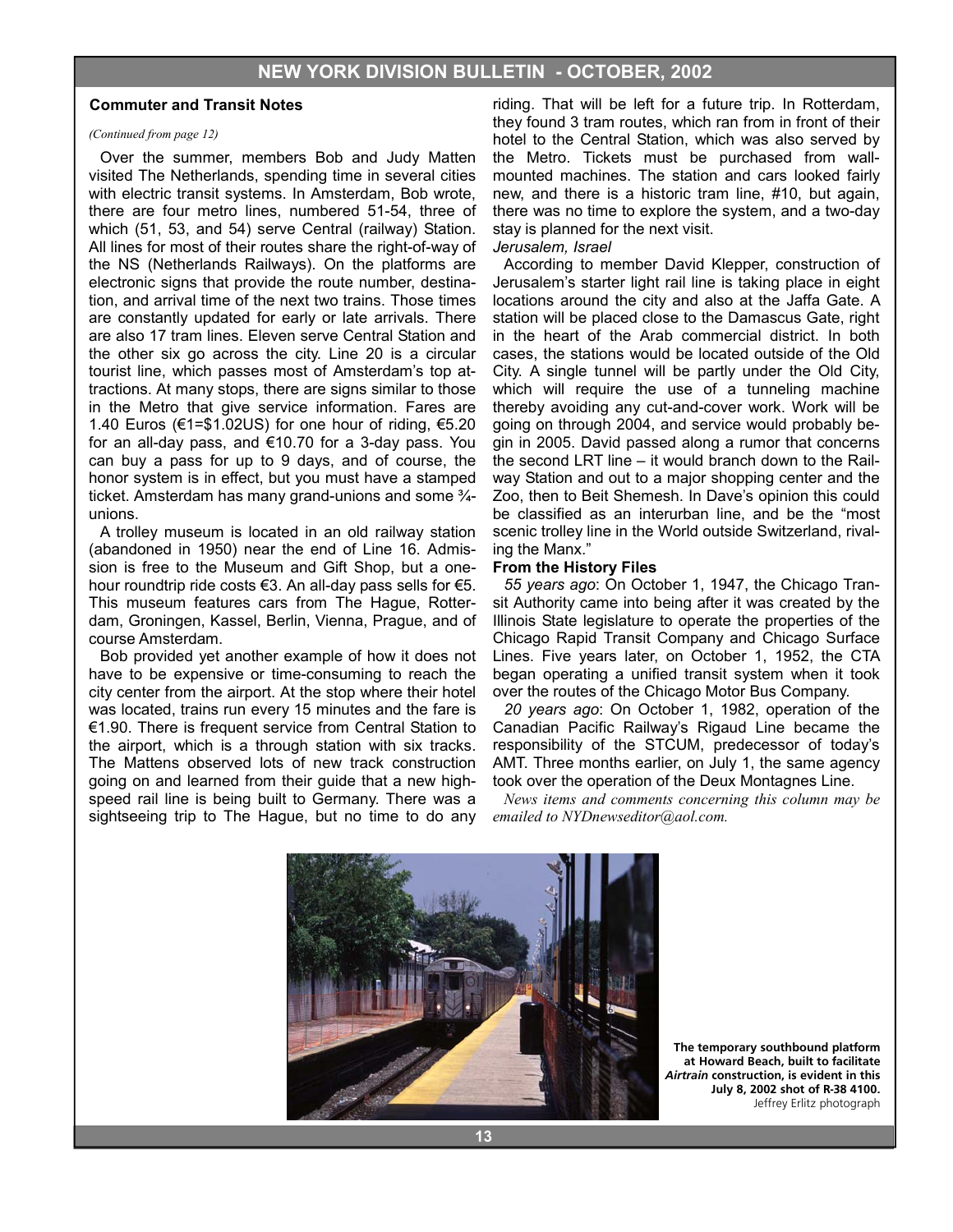# **METRO-NORTH TO PENN STATION — COULD IT HAPPEN? by Bruce J. Russell by Bruce J. Russell**

As most of those familiar with railroads within the New York City metropolitan area already know, there is enormous unused or underutilized track capacity. Lines exist, most built during the last years of the  $19<sup>th</sup>$  Century and the early years of the 20<sup>th</sup>, during the "Golden Age" of rail transport, before the ascendancy of highways, which could be rehabilitated and put to use handling commuter trains. Until now, they have not been, and the reasons are complex. However, the picture is beginning to change, and within a few years we might see additional travel options provided for those who want to leave their automobiles at home and take public transit but cannot.

On June 25 an article appeared in *The New York Times* entitled, "Watching as the Trains Pass and then Having to Take the Bus." It concerned the former New Haven Railroad's line that runs from New Rochelle Junction to Long Island City and on to Pennsylvania Station. This stretch of electrified trackage presently sees only Amtrak passenger trains plus one or two freights a day, a far cry from what it handled as late as the 1950s. While now double-track, it once boasted a consistent four main tracks plus six and even eight in places. The latticework catenary supports span a rightof-way far greater than that used by the existing two tracks. With an Amtrak train approximately every 90 minutes in each direction, on average, these rails are being utilized to a fraction of their capacity.

According to the *New York Times* article, studies are now underway to determine the feasibility of instituting commuter service that would terminate in Penn Station rather than Grand Central. Two things would be accomplished by this. The first would give riders on Metro-North's New Haven Line a second final destination in Manhattan. If their jobs were on the west side, they would not have to transfer to local subway routes as they are now required to do. Expansion of the commuter rail system to enable riders to get to more than just one place is certain to make it more attractive and increase patronage — substantially in many instances. After all, when trains on the former Lackawanna Railroad's Morris & Essex Division began running to Penn Station in addition to their traditional terminus in Hoboken, ridership skyrocketed. The new *Midtown Direct*  service seriously hurt the competing Lakeland Bus Company on that particular corridor.

The second effect of restoring service along the Hell Gate Bridge Line would be to provide service to people living near the tracks who presently do not have it, and who must now either take buses or drive. The catchment area includes a small part of Westchester County and then the eastern section of the Bronx. Although the neighborhoods have suffered socioeconomic decline

since the 1960s, the majority of the residents are people who want to work and own and maintain homes. Within the zone is located the Co-Op City apartment complex, consisting of thousands of units. Unfortunately, no rail service was provided, in spite of the fact that a stone's throw away was the Hell Gate Bridge Line of the then-New Haven Railroad, a carrier that was no longer in good financial health and a few years away from incorporation into Penn Central, which would ultimately fail. Only long-distance trains ran over the tracks, which consisted then of no less than four main sets of "high iron." The rationalization of the obviously excess physical plant would occur later, under Amtrak. Likewise, the heavily populated Parkchester neighborhood was in the same predicament — tracks nearby but no trains people could ride.

On a historical note, the through route over the Hell Gate Bridge to Penn Station opened in 1917, quite late for mainline trackage in the United States. Its completion permitted uninterrupted passenger service from Washington to Boston, which was previously not possible. Prior to the completion of the great span, tracks did separate from the main line at New Rochelle and ran as far as a terminal on the Harlem River. Here riders transferred to the elevated lines to continue their journeys to Manhattan. This line was known as the Harlem River Branch of the New Haven Railroad, and did offer local passenger service. As part of the Hell Gate Bridge project, it was electrified about 1912 in anticipation of through-running over the bridge. A number of stations existed to serve local riders. The lower segment of the right-of-way was also used by the New York, Westchester & Boston suburban electric line for a few miles. This was a New Haven Railroad subsidiary that inaugurated service in 1912 and died in 1937, a victim of changing transportation trends in an age before subsidies were offered to carriers to remain in business. When the Hell Gate Bridge opened in 1917, the Harlem River Branch was basically extended to Long Island City.

Local service over the multi-track line was provided initially with open-platform wooden electric multiple-unit cars, and later by steel models constructed from World War I and into the 1920s. The stations were substantial structures.

For various reasons, patronage declined after 1920, and by 1930 the Harlem River local service was a financial drain on the New Haven Railroad. Partly due to the increase in automobile ownership, partly due to the lack of a large residential population in the area, and partly due to indifference by the city government, the railroad was allowed to eliminate the locals in 1931. The sta-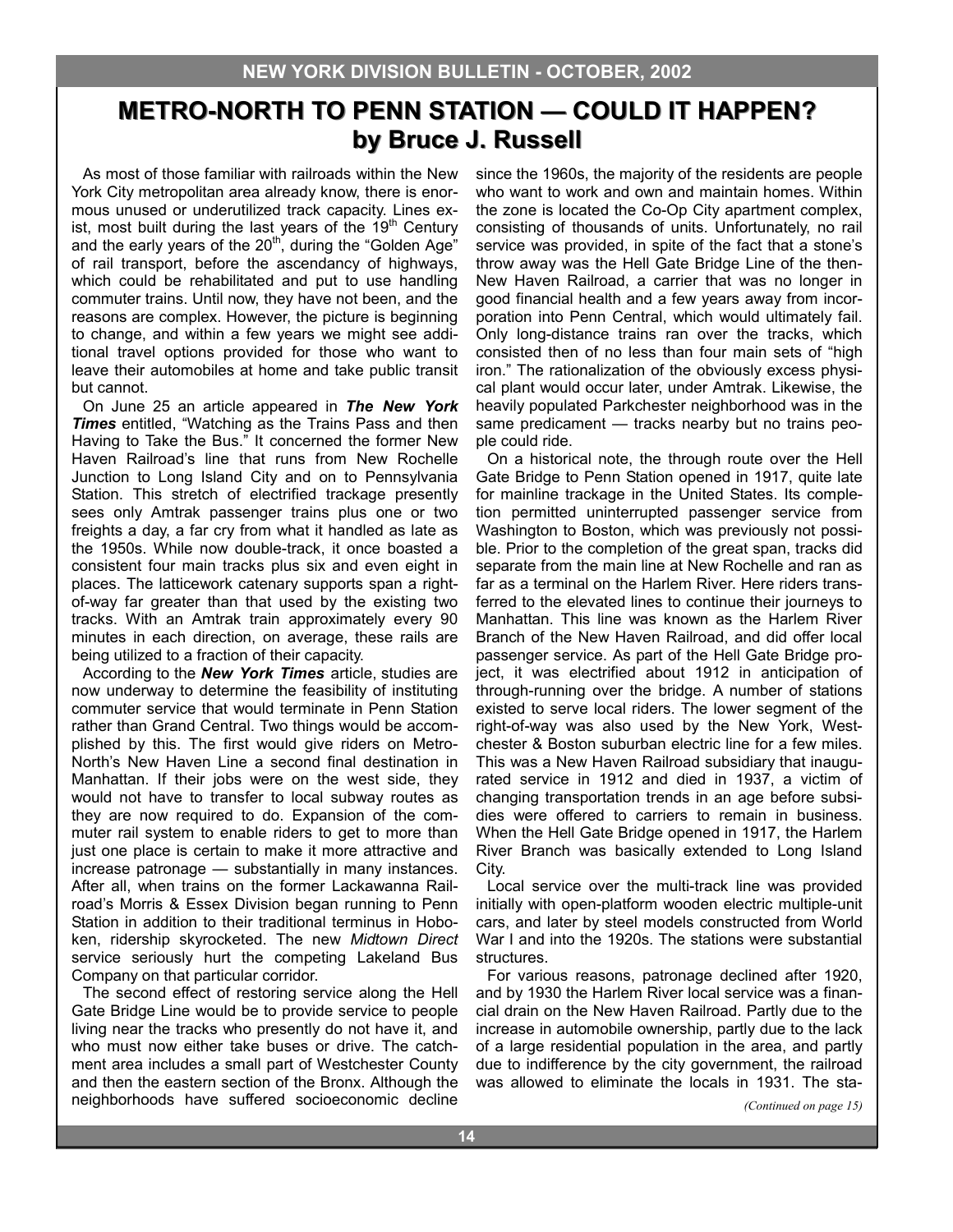#### **Metro-North to Penn Station — Could it Happen?**

#### *(Continued from page 14)*

tions were shut, and only long-distance trains and freights used the tracks. Probably those sections having six main tracks were slimmed down to four at this time.

Now Metro-North is doing studies to ascertain whether it would be feasible to reintroduce commuter trains over a line that last had them 71 years ago. With modern signaling it probably would not be necessary to add to the two tracks now used by Amtrak and the minuscule amount of freight business. (In the 1950s the New Haven Railroad used this line to bring long trains of produce to the Hunts Point Market in the Bronx. This business was ultimately lost to trucks, and rail freight now accounts for only five percent of the goods brought into New York City. It is sad to see acre upon acre of abandoned rail yards in the city.)

If service were put back, it would require the construction of several new stations, platforms, and parking lots. Until about 20 years ago, riders on Amtrak could see the burned-out hulks of the old New Haven stations. None of these could be rehabilitated today, if they still exist at all. The trains could originate at any point on the New Haven Division of Metro-North, but as they descended from the Hell Gate Bridge they would merge into the flow of Amtrak and Long Island Rail Road trains headed into Penn Station. The East River Tunnel has four tubes, but during rush hours is operating at or near capacity. Once in Penn Station, platform space would be required for the new trains. While the station is now at 120 percent of capacity, this situation may change. If Amtrak moves to the former Post Office, the existing station would become strictly a commuter rail facility. Even with NJ Transit and the LIRR, there might be some space to accommodate Harlem River Branch trains. These would probably be multiple-unit cars, similar to those now running on the route.

The "big ticket" item right now is getting the LIRR into Grand Central Terminal, giving its riders new destination options. Due to begin in 2011, it is where the money is now going. Nevertheless, this scheme to open a west side destination for New Haven Line riders will probably also move forward, as will a plan to operate some Hudson Division trains into Penn Station via the former New York Central's west side route, originally designed to handle freight.

The need for more rail routes in the New York metropolitan area is urgent. While use of express buses has been a stopgap measure, it is time to think rail in a big way. Unused trackage or underutilized rails offer one of the most practical, most cost-efficient means of getting people out of their cars and onto mass transit.

#### **Around New York's Transit System**

#### *(Continued from page 20)*

Operators activated the Door Enable Switch before the train stopped. This practice must be stopped because it severely affects the train's braking system.

#### **Test Trains in Lower Manhattan**

 $\bigcirc$  tracks between South Ferry and Chambers Street were placed in service at 6 PM August 31. Prior to the restoration of  $\bigcirc$ / $\bigcirc$  service to lower Manhattan, train crewmembers hired since September 11, 2001 had to be familiarized with the section of the line between Chambers Street and South Ferry. To facilitate this effort, rush hour southbound  $\bullet$  trains terminating at Chambers Street stayed on the local track and operated via the South Ferry Loop instead of terminating on the southbound express track and relaying via the northbound express track to  $14<sup>th</sup>$  Street and switching to the northbound local track to resume service.

Member George Chiasson made the following report:

The evening of Saturday, September 14 the final  $\bullet$ train to New Lots Avenue, composed of R-62As 2211- 2215/2305-2301, was operated. After this interval  $\bullet$ trains were extended south of Utica Avenue. The train that reinstituted  $\bullet$  service to South Ferry left 242<sup>nd</sup> Street at 9:50 PM, its consist being 2190-2186/2440- 2436. In fact, passenger service was still ending at

Chambers Street, and the train continued light through Battery Park. Appropriately, it was exactly midnight on September 15 when cars 2210-2206/2196-2200 departed Chambers Street with passengers aboard for the ride to South Ferry (and back). A Governor's Special was also operated on Saturday evening (using R-142s 6560-6556 and signed up  $\bullet$  and  $\bullet$ , depending on the moment). On Sunday the 15<sup>th</sup>, **2** and **3** trains were once again rumbling along the express tracks of the Broadway-Seventh Avenue Subway for the first time since America's Day of Fate, and the resumption of regular  $\bigcirc$ / $\bigcirc$  commuter operation to South Ferry was well-covered by the general media afterward.

#### **Correction**

In the August issue, we provided information on Staten Island Railway fare collection and transfer privileges. Member Joseph D. Korman reports that, contrary to what we had stated, no fares are collected on the trains. Additionally, he advises that passengers at St. George may use tokens.

Any passenger riding between any two stations exclusive of St. George and Ballpark may ride free. Additionally, the double transfer applies to Pay-Per-Ride *MetroCard* users who begin their trips on a Staten Island local bus and continue via SIR and the ferry to Manhattan, where they complete their trips via subway or local bus. This policy applies in reverse as well.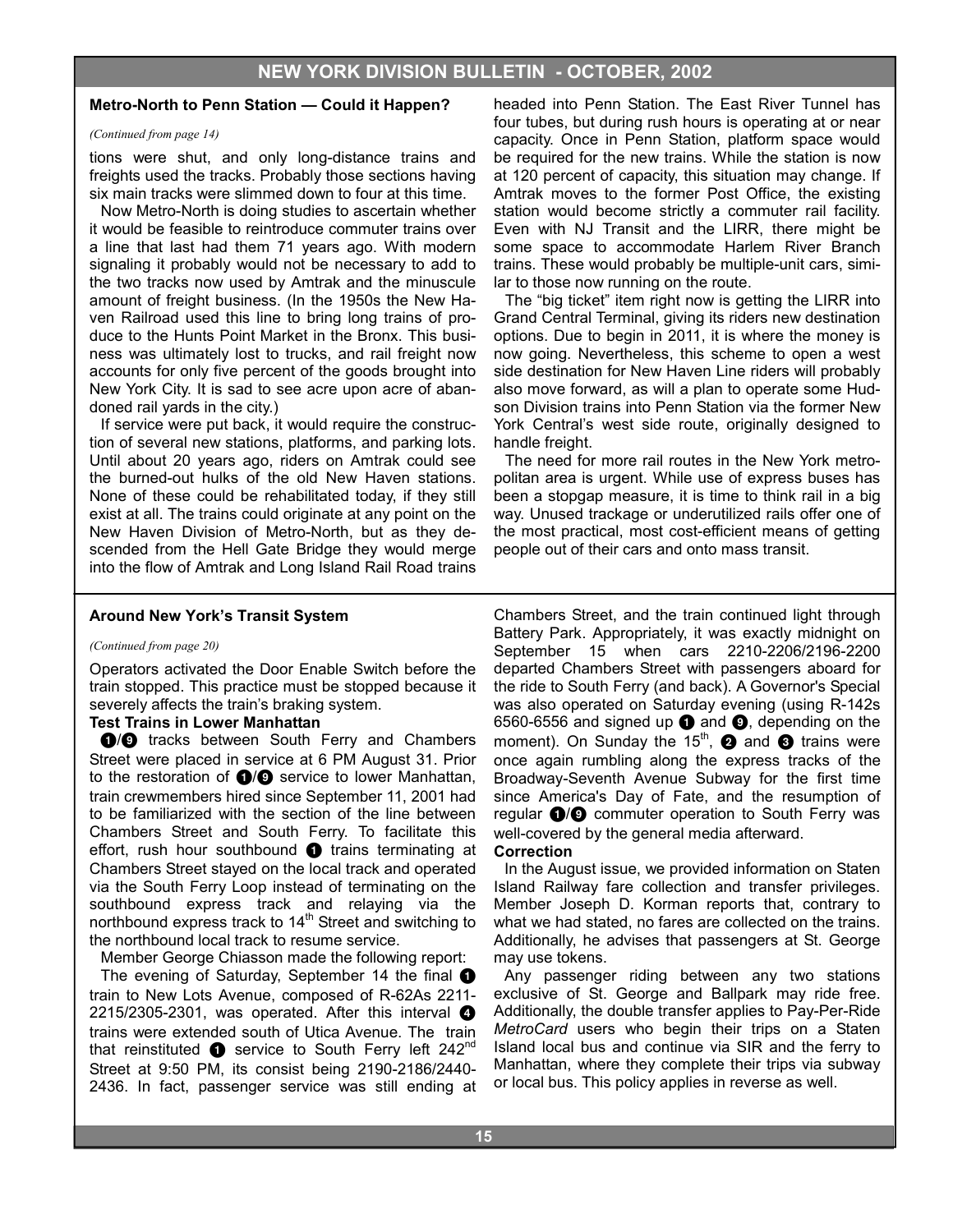# **REDBIRD UPDATE REDBIRD UPDATE by George Chiasson by George Chiasson**

#### **R-142/R-142As**

On August 13, R-142 set 6396-6400 accidentally separated at the Third Avenue station while filling a trip on  $\bigodot$ . As was the case earlier with 6401-6405, a locking pin on the linkbar assembly base was found to be missing, which acted to destabilize the entire assembly thanks to the constant twisting motion experienced by the equipment during the course of service. The actual linkbar separation occurred between A-car 6396 and Bcar 6397, with the whole set observed on August 24 as it headed for reassembly and restoration to service. Immediately the wake of this incident, R-142s were temporarily pulled out of passenger service,  $\bigcirc$  suspended, **1** service reduced, and the "surplus" R-62As used to support a re-expressed @ from Flatbush Avenue to Wakefield/E. 241<sup>st</sup> Street. Emergency inspections were performed on all linkbar assemblies, no further serious defects were found, and by the day's end things were more or less back to normal.

One lingering result of this adventure was the widespread use of  $\bigcirc$ - and  $\bigcirc$ -assigned R-142s on each other's lines, a practice which has continued in reduced scale to the present. Over the longer term, NYCT and both builders are working on a more tedious inspection procedure, which is being carried out on an ongoing basis over several weeks. It should be noted that both sets of R-142s involved were once part of the so-called "cobweb" fleet. Looking at the larger picture, the R-142 and R-142A programs are both moving forward, but deliveries from Plattsburgh were delayed slightly as additional cars are inspected and/or rectified at Bombardier's production facility. Through September 13, 2002, Primary R-142s 6801-6805 and Option R-142s 7031- 7040 were delivered. By the same date, Primary R-142s 6571-6575 and Option R-142s 7006-7030 were placed in service on  $\mathbf{\Theta}$ .

The operation of two R-142As trains on  $\bullet$  continued through the balance of August with few interruptions. Perhaps the most spectacular of these occurred on August 27 when a trains composed of N-7666-7670/7681- 7685-S went into emergency while climbing out of the Joralemon Street Tunnel toward the Bowling Green station. After an attempt to operate from the second unit, the R-142A train remained immobilized and the next  $\bullet$ (an R-62 train) turned back from Borough Hall to Utica Avenue. Following that was the other R-142A  $\bullet$  train (7661-7670), which was discharged and tacked on to push its sister the rest of the way uphill. The combined 20 cars suffered from stuck brakes just shy of Bowling Green, and an R-142  $\bigodot$  train was discharged at Wall Street and wrong-railed to the head end of the disabled combination. After the entire 30-car ensemble reversed

into Bowling Green, all 500 passengers from the original disabled consist were able to step onto the platform following an ordeal of almost 3 hours. The rescue R-142 train was uncoupled and sent back north, then the two **4** trains likewise separated and laid up at Mosholu Yard.

Through September 14, 2002 Option R-142As 7706- 7720 were delivered. Speaking of the Option cars (7611-7730), we are advised that these were not constructed in Kobe, as had been originally assumed, but are built as kits by Kawasaki at its motorcycle production plant in Lincoln, Nebraska, and forwarded to Yonkers for assembly. The third set of R-142As (7676- 7680 and 7691-7695) was observed in  $\bullet$  service on August 30, and a fourth (7696-7705) on September 10. Nevertheless, use of the new cars has become inconsistent since the Joralemon Street incident, with one or two in actual use during a typical weekday. On the other hand (as described below) the R-142As have become reliable enough to provide 100% of the service on  $\mathbf{\odot}$ . which is the first line to be completely equipped with New Technology trains.

#### **R-62A changes**

August 9, 2002 proved to be the last time a train of R-62As operated on  $\bigcirc$ . The final consist was composed of cars 1716-1720 and 1761-1765, but through the end of the month there were still 45 of these cars assigned to Westchester Shop. The use of 1746-1750 and 1756- 1760 on  $\bullet$  proved to be a temporary measure, while 1786-1790 were formally transferred to the Livonia (3/<sup>0</sup>) fleet on August 9. After that, Pelham-based R-62As were used as extra equipment and made cameo appearances on  $\bigcirc$  until they departed for Corona or Livonia on August 31. For historical reference, R-62As started serving  $\odot$  on June 18, 1986, at which time a couple of new 1800-series trains were "borrowed" from 1. The first block of R-62As actually assigned to Pelham were 1651-1686 (3 trains plus spares), which were transferred from  $\bullet$  as of August 18, 1986. Remember in that time all R-62s and R-62As were still set up as independent single units, unlike the present when most are in permanently linked sets of  $\bigodot$  cars. By the end of 1986, 6 had received a permanent allotment of 259 R-62As (1651-1909), then expanded slightly up to 1919 in February, 1995 as demand increased. Serialization, then unitization was gradually implemented between 1996 and 1999, with car 1909 lost in a November, 1996 mishap at Third Avenue-138<sup>th</sup> Street. Ten Pelham-based R-62As were farmed out to the  $42<sup>nd</sup>$  Street Shuttle ( $\bigcirc$ ) between June, 1992 and December, 1999, when unitization of the  $\odot$  fleet was completed and all single units

*(Continued on page 17)*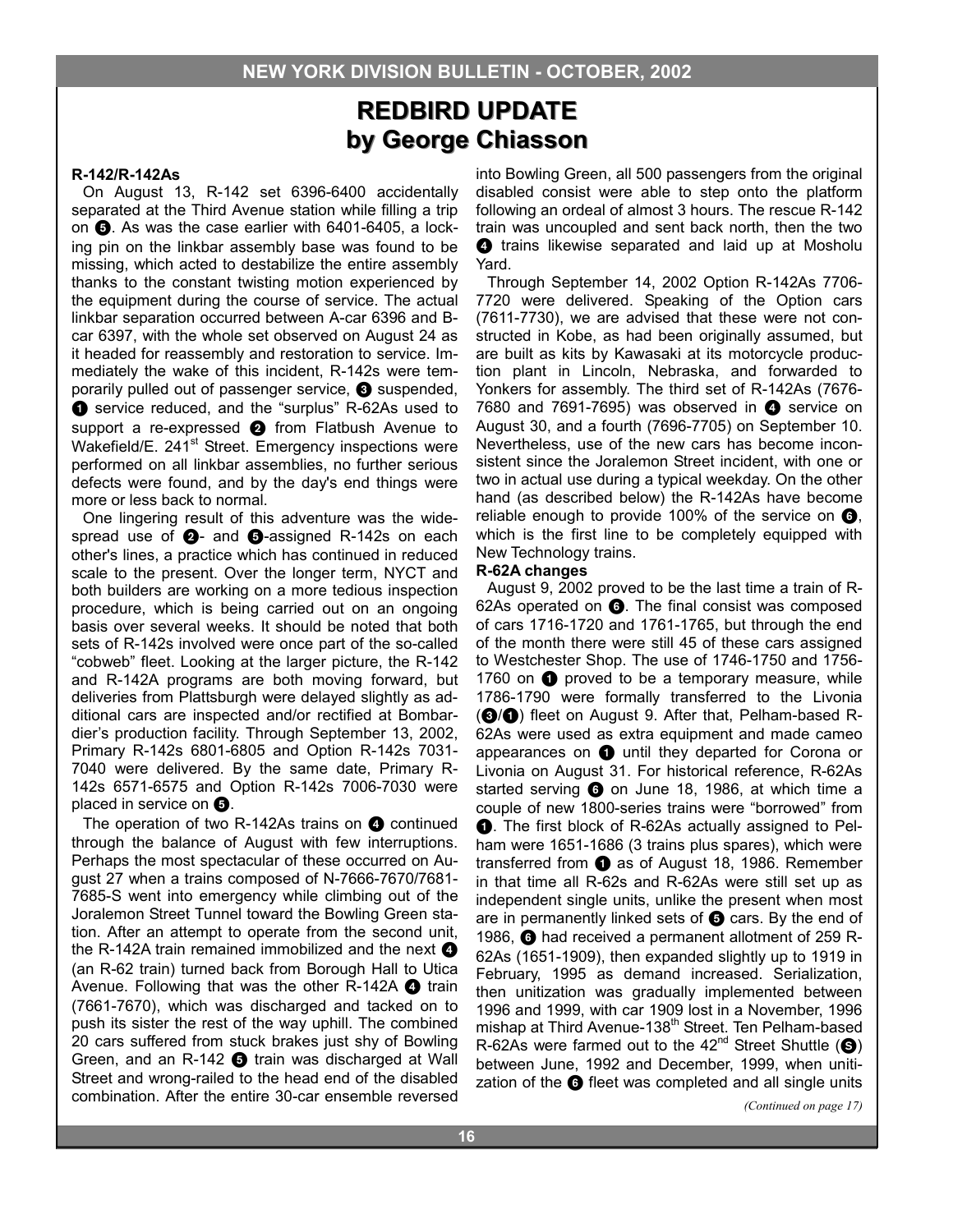#### **Redbird Update**

#### *(Continued from page 16)*

#### concentrated at Livonia.

Though they hadn't been regularly used for several weeks, R-62As 1716-1725, 1736-1740, and 1746-1750 were transferred from Pelham ( $\odot$ ) to Corona ( $\odot$ ) on August 31. On August 29, R-62As 1761-1765 were reassigned from Pelham  $\left(\bigodot\right)$  to Livonia  $\left(\bigodot\right)$ , joined by 1766-1770 as of September 6. The balance of Westchester-based R-62As (1756-1760, 1776-1780, 1781- 1785) filtered to Livonia during early September, and as a result single cars 2086-2095 were forwarded to Corona, where the "Silver Seven" fleet had reached a total of 130 as of September 14, 2002. The presence of R-62As on  $\bigoplus$  was also curtailed after August 9, with two or three per day remaining in use as  $E$ . 180<sup>th</sup> Street putins or lay-ups from  $\bigcirc$ , but running as  $\bigcirc$  trains on weekdays.

#### **Redbird Notes, Transfers, and Status**

In mid-August, all R-33s remaining on  $\bigcirc$  (9160/9161, 9164-9173, 9178-9183, 9186/9187, 9190-9195, 9202- 9207, 9210/9211) were transferred to  $\bullet$ . One such 10car consist continued to operate in service on  $\bullet$  during the following week, with the "last" train (8816/8817- 8993/8992-8891/8890-8997/8996-9185/9184) being run on Friday, August 16. One final Redbird R-33 train was found in  $\bullet$  service for a few hours on August 28, composed of 9166/9167-8882/8883-9094/9095-9074/9075- 8916/8917. Either way, their withdrawal concluded almost 45 years of "SMEE" operation on  $\bullet$  (formally known as the Seventh Avenue Express). It had all begun with assignment of the first brand new R-22s (from General Electric group 7525-7749) on January 13, 1958.

Through August and the first half of September, significant numbers of R-33s and Westinghouse R-36s were removed from  $\Theta$  and  $\Theta$ , but no equipment had as yet been withdrawn from  $\bigcirc$ . Meanwhile, the "Parkchester Swinger" rode into history on Friday, September 13 when cars 8948/8949-8859/8858-8918/8919- 9212/9115-8834/8835 made the final trip, departing Brooklyn Bridge at 6:22 PM and returning as the 7:27 PM Parkchester Local (though some on-hand for the occasion reported that it was actually running a few minutes later). Once again, the formal operation of home-assigned Redbirds ended on  $\bigcirc$  in December, 2001, when the last Westinghouse R-29s were removed from passenger service.

When  $\bullet$  trains were re-extended to 11 cars on August 31, there were 34 World's Fair R-33s reactivated. Three cars withdrawn in May (9317, 9329, and 9343) remained out of service at  $207<sup>th</sup>$  Street, joined by 9337. The latter was technologically unique in that it had been retrofitted with General Electric grids several years ago. Following the R-142 separation on August 13, stored R-

33s 8986/8987 were actually readied for passenger service and turned up on  $\bigcirc$  by August 21. This was the only pair of Redbirds to have been reclaimed from the Reserve Fleet at Concourse to date. No other R-33s followed its lead, however, and as the situation stabilized 8986/8987 were again removed and assigned to work service, on a revenue collector out of 38<sup>th</sup> Street Yard in Brooklyn. R-33s 8874/8875 and 9210/9211 are no longer in service and have become regulars on the 207<sup>th</sup> Street refuse train.

R-36s 9762/9763 were missing from  $\bullet$  for virtually the entire summer, but they suddenly turned up in service on September 12. Sister cars 9658/9659 were not so lucky though, as they entered storage at Concourse with a number of R-36s in mid-September. 9658/9659 is the third pair of GE World's Fair cars to be withdrawn.

#### **Redbird Retirements & Restorations**

Taken out of service through September 13, 2002 were:

| 8900/8901.<br>R-33: 8864/8865. 8874/8875. 8886/8887.         |
|--------------------------------------------------------------|
| 8912/8913.<br>8946/8947.<br>8952/8953.<br>8978/8979.         |
| (second time).<br>9008/9009.<br>8986/8987<br>9004/9005.      |
| 9030/9031.<br>9034/9035,<br>9054/9055,<br>9058/9059.         |
| 9060/9061.<br>9072/9073.<br>9100/9101.<br>9102/9103.         |
| 9118/9119, 9132/9133,<br>9134/9135.<br>9142/9143.            |
| 9144/9145, 9146/9147,<br>9148/9149.<br>9168/9169.            |
| 9198/9199.<br>9178/9179.<br>9208/9209.<br>9176/9177,         |
| 9210/9211 off $\bullet$                                      |
| $R-33S: 9337$ off $\odot$                                    |
| R-36: 9346/9347, 9348/9349, 9380/9381,<br>9410/9411,         |
| 9412/9413*, 9416/9417, 9424/9425,<br>9430/9431.              |
| 9442/9443, 9458/9459,<br>9532/9533.<br>9476/9477.            |
| 9550/9551, 9658/9659 off $\bullet$                           |
| Restored to service through September 13, 2002               |
| were:                                                        |
| R-26: 7846/7847 on <b>6</b>                                  |
| R-33: 8986/8987 on <b>+</b> (briefly), 9188/9189 on <b>+</b> |
| R-33S: 9307-9316, 9318-9320, 9322-9328, 9330-9336,           |
| 9338-9342, 9344, 9345 on @                                   |
|                                                              |
| R-36: 9466/9467, 9528/9529 on <i>O</i>                       |

#### **Redbird Reefing**

The Weeks Barge departed  $207<sup>th</sup>$  Street on August 23, 2002 bound for Redbird Reef off the coast of Delaware with the following 50 cars:

R-26: 7780, 7781, 7790, 7791 R-28: 7856, 7857, 7948, 7949 R-29: 8722, 8723, 8734, 8735, 8738, 8739, 8752, 8753, 8756, 8757, 8790, 8791 R-33: 8810, 8811, 8814, 8815, 8832, 8833, 8894, 8895, 8910, 8911, 8920, 8921,

8940, 8941, 8974, 8975, 9028, 9029, 9036, 9037, 9048, 9049, 9064, 9065, 9098, 9099, 9162, 9163 R-36: 9372, 9373

Reefing preparation work at 207<sup>th</sup> Street was held in abeyance in the wake of the August 13 R-142 separa-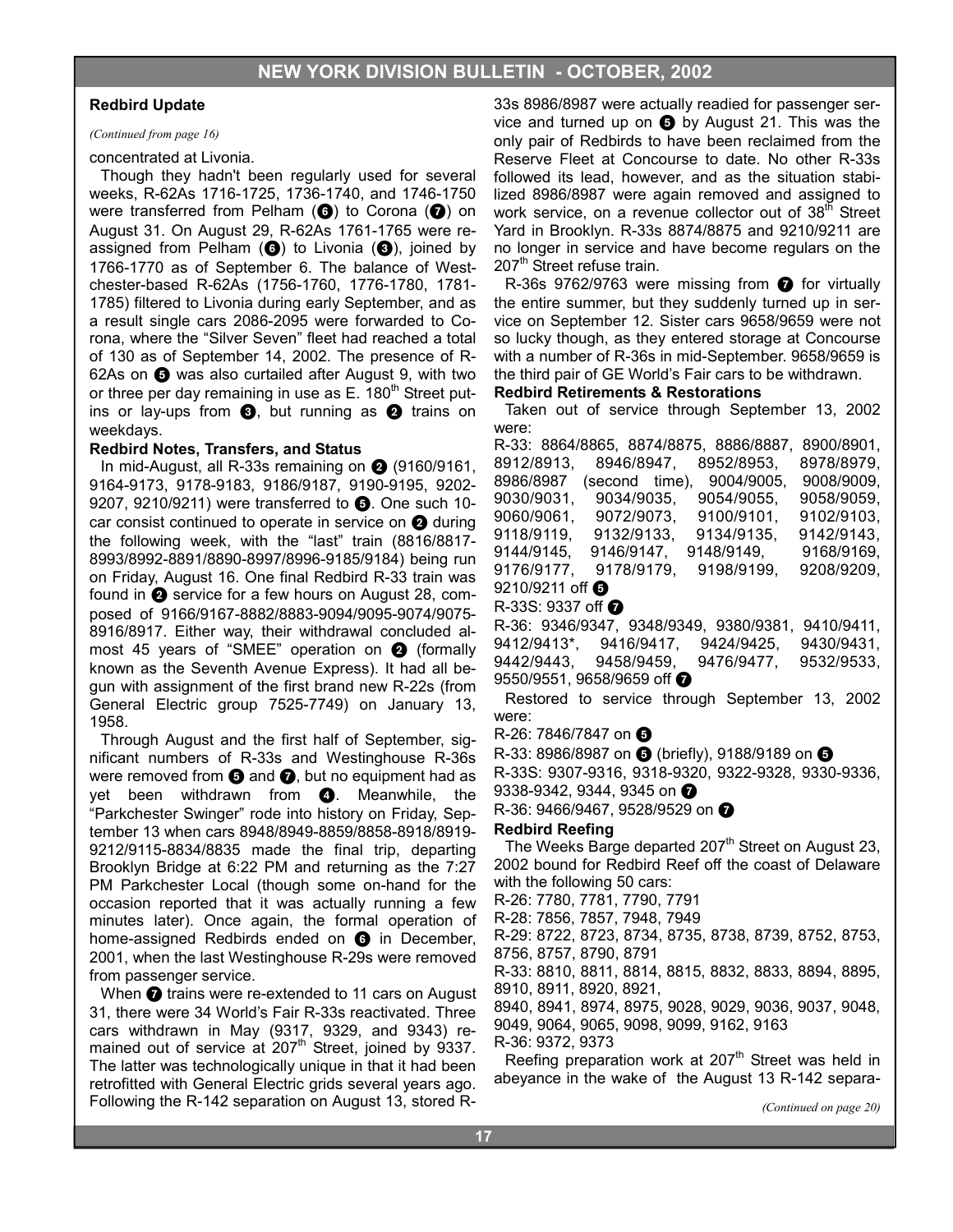### **TRACK CONSTRUCTION FORECAST FOR OCTOBER, 2002 TRACK CONSTRUCTION FORECAST OCTOBER, 2002 IN THE NYC TRANSIT SYSTEM IN THE by David Erlitz by David Erlitz**

Say goodbye to summer and get ready for some real heavy-duty work throughout the system. Stillwell Terminal is 80% closed and the  $\bigcirc$ / $\bigcirc$  has been reopened. On the IRT a chip-out that started in late September will continue through early November between Hunters Point Avenue and Grand Central. Another chip-out will occur on Track L4 between 14<sup>th</sup> Street and Grand Central from mid-October to the end of December. A couple of panel jobs will show up this month as well, one between Pennsylvania Avenue and New Lots Avenue and the other between Hunts Point Avenue and Parkchester. The Flushing signal job keeps rolling right along and a major shutdown of the White Plains Road Line between E. 180<sup>th</sup> Street and 149<sup>th</sup> Street-Grand Concourse could be one of the biggest bus GOs we have ever done.

On the IND we have tunnel lighting work between 145<sup>th</sup> Street and 168<sup>th</sup> Street in Washington Heights, Delancey Street station rehabilitation, a small chip-out on Track B5 south of 57<sup>th</sup> Street-Sixth Avenue, and a couple of switch jobs. Also *Airtrain* will be causing us to run midday and Saturday single-track operations between Aqueduct and south of Howard Beach.

There is no shortage of work on the BMT either. DeKalb Avenue station rehabilitation and Montague Street Tunnel fire line installation work well together; Track J4 comes out for the rest of the year as part of the Nassau Loop reconfiguration. West End signals gets into gear with the Bay  $50<sup>th</sup>$  Street switching plant entering service. The Atlantic Avenue station will be bypassed on a number of weekends to allow for the rehabilitation without having to shut the line down. CBTC on the Canarsie Line includes the reconfiguration of the Rockaway Parkway switches and also the start of work between Myrtle Avenue and Bedford Ave. So until next month, enjoy.

| DATE(S)                    | <b>TIME</b>   | LINE(S)                                           | <b>AREA OF WORK</b>                                                                                   | <b>SERVICE ADJUSTMENT(S)</b>                                                                                                                                                                                                                                                                                                                                                                                                                                                       | <b>DESCRIPTION OF WORK</b>                                                        |
|----------------------------|---------------|---------------------------------------------------|-------------------------------------------------------------------------------------------------------|------------------------------------------------------------------------------------------------------------------------------------------------------------------------------------------------------------------------------------------------------------------------------------------------------------------------------------------------------------------------------------------------------------------------------------------------------------------------------------|-----------------------------------------------------------------------------------|
| $\sqrt{10/7}$ to<br>10/11  | <b>Nights</b> | Q/Q                                               | Track B2 N/O 72 <sup>nd</sup> Street to S/E<br>42 <sup>nd</sup> Street and Track B3/V3 N/O            | S/B via Track 1 N/O 72 <sup>nd</sup> Street to S/O 42 <sup>nd</sup><br><b>Street</b><br>Chambers Street to N/O 72 <sup>nd</sup> Street N/B via Track 4 Chambers Street to 96 <sup>th</sup> Street Street and Times Square                                                                                                                                                                                                                                                          | Electrical and plumbing work<br>on Tracks 2 and 3 at 72 <sup>nd</sup>             |
| 10/12 to<br>10/14          | Wkend         | $\overline{\mathbf{0}'}\mathbf{S}'$<br><b>Bus</b> | Tracks C1/C2 Times Square to<br>Queensboro Plaza                                                      | <b>O</b> - Terminates at Queensboro Plaza<br>$\bigcirc$ – 42 <sup>nd</sup> Street Shuttle operates all night<br>Bus - Vernon-Jackson to Queensboro Plaza                                                                                                                                                                                                                                                                                                                           | Structural work, fire lines, and<br>pipe installation                             |
| 9/17 to<br>11/15           | <b>Nights</b> | ➊                                                 | to N/O Grand Central                                                                                  | Track C1 N/E Hunters Point Avenue Single track via Track 2 N/O Hunters Point<br>Avenue to N/O Grand Central                                                                                                                                                                                                                                                                                                                                                                        | Type II-Type II chip-out in<br>Steinway Tubes                                     |
| $9/23$ to<br>11/27         | Daily         | ❹                                                 | <b>3/8</b> sh./Track E1 S/O Junius Street to S/E<br>New Lots Avenue                                   | <b>8</b> - S/B terminates at Utica Avenue<br>Sh. - operates between Utica Avenue and<br><b>New Lots Avenue</b><br><b>4</b> - S/B terminates at Atlantic Avenue                                                                                                                                                                                                                                                                                                                     | Type III panels                                                                   |
| 10/5 to<br>10/7            | Wkend         | Local                                             | Utica Avenue                                                                                          | @/@/@ Track E1 N/E Atlantic Avenue to S/ES/B via Track 2 N/O Atlantic Avenue to S/O<br>Franklin or Utica Avenues                                                                                                                                                                                                                                                                                                                                                                   | Remove temporary Type III<br>track at Atlantic Avenue and<br>steel and tile walls |
| 10/7 to<br>10/18           | <b>Nights</b> | ❹                                                 | Tracks E2/E3 N/E Atlantic Avenue<br>to S/O Franklin Avenue                                            | N/B and S/B trains operate local between<br>Utica and Atlantic Avenues                                                                                                                                                                                                                                                                                                                                                                                                             | Prepare for invert pour, chip<br>ceiling, plumbing, and electrical<br>work        |
| 10/11 to<br>10/21          | Wkend         | ❹                                                 | Tracks E2/E3 N/E Atlantic Avenue<br>to S/O Franklin Avenue                                            | N/B and S/B trains operate local between<br>Utica and Atlantic Avenues                                                                                                                                                                                                                                                                                                                                                                                                             | Remove Type III track, install<br>permanent track, and pour<br>concrete           |
| $\frac{10}{5}$ to<br>10/21 | Wkend         | Q/G<br><b>Bus</b>                                 | Tracks F2/F3/FM S/O E. 180 <sup>th</sup><br>Street to N/O 149 <sup>th</sup> Street-Grand<br>Concourse | North - 241 <sup>st</sup> Street to E. 180 <sup>th</sup> Street<br>South - Flatbush Avenue to 149 <sup>th</sup> Street-<br><b>Grand Concourse</b><br>$\bullet$ sh. - Dyre Avenue to E. 180 <sup>th</sup> Street<br><b>3</b> Main - Bowling Green to 149 <sup>th</sup> Street-<br><b>Grand Concourse</b><br>Bus – local and express between E. $180th$<br>Street and 149 <sup>th</sup> Street-Grand Concourse<br>Bx55 bus - extended to 149 <sup>th</sup> Street-Grand<br>Concourse | Switch rehabilitation on #9S/9N<br>and #11S/11/N                                  |
| 10/15 to<br>12/22          | <b>Nights</b> | $Q$ Lo-<br>cal/                                   | Track MM4 S/O 14 <sup>th</sup> Street to N/O<br><b>Grand Central</b>                                  | N/B operates express via Track 3 from S/O<br>14 <sup>th</sup> Street to N/O Grand Central                                                                                                                                                                                                                                                                                                                                                                                          | Type II-Type II chip-out                                                          |
| 9/21 to<br>11/03           | Wkend         | $\bullet$                                         | Track P2 N/O Parkchester to N/O<br><b>Hunts Point Avenue</b>                                          | S/B via Track M N/O Parkchester to N/O<br><b>Hunts Point Avenue</b>                                                                                                                                                                                                                                                                                                                                                                                                                | Type III panels                                                                   |
| 10/1 to<br>10/18           | <b>Nights</b> | $\boldsymbol{\Omega}$                             | Track A2 N/O 145 <sup>th</sup> Street to N/E<br>168 <sup>th</sup> Street                              | N/B operates express from N/O 125 <sup>th</sup> Street<br>to N/O 168 <sup>th</sup> Street                                                                                                                                                                                                                                                                                                                                                                                          | Structural repairs and tunnel<br>lighting                                         |
|                            |               |                                                   |                                                                                                       |                                                                                                                                                                                                                                                                                                                                                                                                                                                                                    | (Continued on page 19)                                                            |

**18**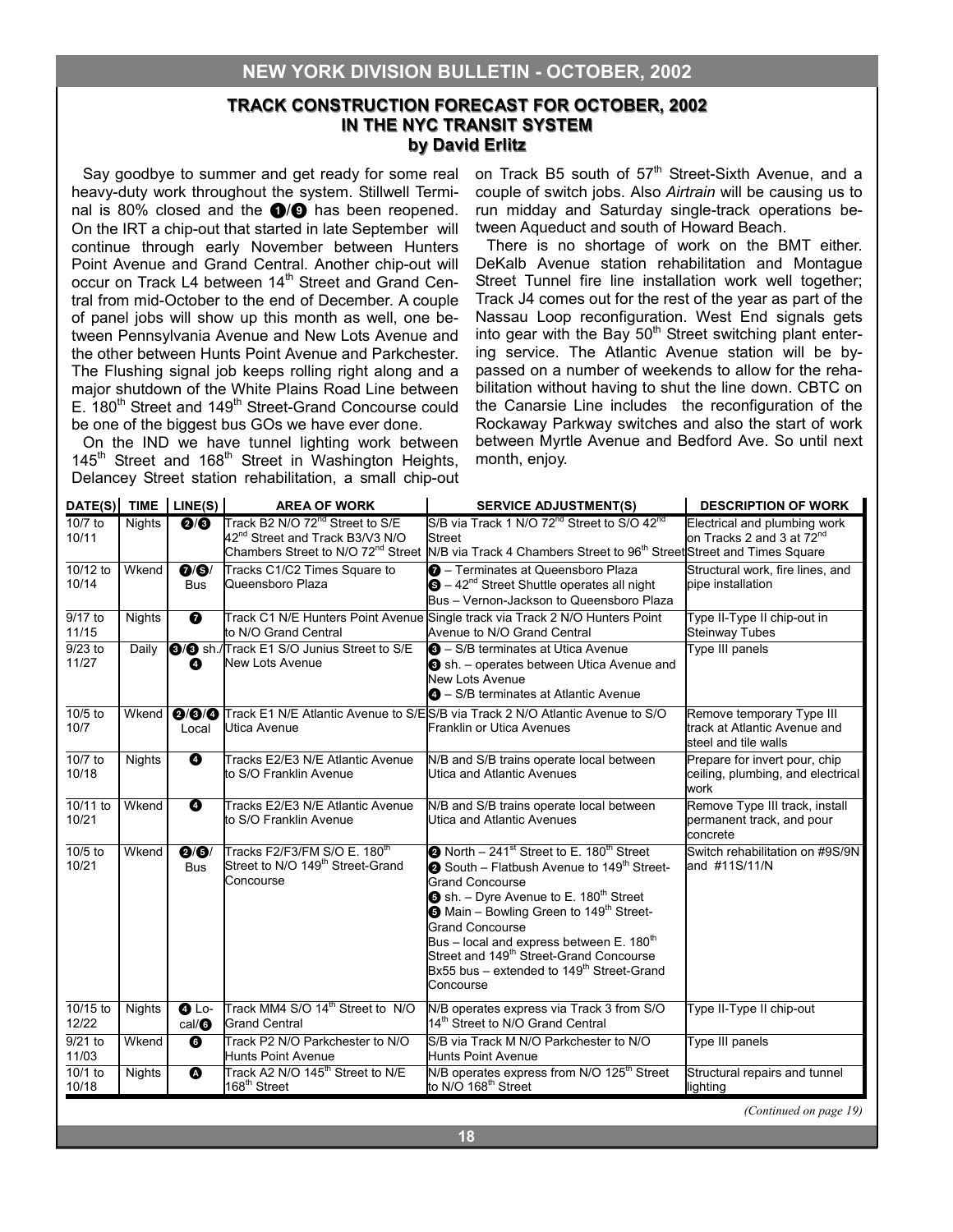### **NEW YORK DIVISION BULLETIN - OCTOBER, 2002**

#### **Track Construction Forecast for October, 2002**

| (Continued from page 18)<br>DATE(S) TIME LINE(S) |               |                                                  | <b>AREA OF WORK</b>                                                                      | <b>SERVICE ADJUSTMENT(S)</b>                                                                                                                                                                                                                                 | <b>DESCRIPTION OF WORK</b>                                                                          |
|--------------------------------------------------|---------------|--------------------------------------------------|------------------------------------------------------------------------------------------|--------------------------------------------------------------------------------------------------------------------------------------------------------------------------------------------------------------------------------------------------------------|-----------------------------------------------------------------------------------------------------|
| $10/12$ to<br>10/14                              | Wkend         | ❹                                                | Track A2 N/O 145 <sup>th</sup> Street to<br>N/E 168 <sup>th</sup> Street                 | • N/B express from N/O 125 <sup>th</sup> Street to N/O<br>168 <sup>th</sup> Street<br><b>O</b> - suspended as per other GO<br>$\bullet$ – local 59 <sup>th</sup> Street to 145 <sup>th</sup> Street both ways as<br>per other GO                             | Structural repairs and tunnel<br>lighting                                                           |
| $10/15$ to<br>10/25                              | <b>Nights</b> | $\mathbf{O}/\mathbf{O}$                          | to N/O 34 <sup>th</sup> Street                                                           | Tracks A1/D3 S/O 50 <sup>th</sup> /59 <sup>th</sup> Streets <b>O</b> - S/B express 59 <sup>th</sup> Street to Canal Street<br>S/B via Sixth Avenue to Second Avenue. N/B asbestos abatement on<br>from Second Avenue to W. 4 <sup>th</sup> Street and normal | Engineering survey and<br>switches #24/25/9                                                         |
| $10/12$ to<br>10/14                              | Wkend         |                                                  | <b>Q/O/O</b> Track A3 N/O 42 <sup>nd</sup> Street to N/O<br>34 <sup>th</sup> Street      | $\bullet$ - S/B local 145 <sup>th</sup> Street to Canal Street<br>$\Theta$ – Suspended<br>$\bullet$ – Local both directions 59 <sup>th</sup> Street to 145 <sup>th</sup><br><b>Street</b>                                                                    | Install detectable warning<br>strip, sound wall blocks, and<br>platform edging                      |
| 10/14 to<br>10/19                                | Nights        | $\mathbf{\Theta}$                                | Track B3 S/O Seventh Avenue to<br>N/O Church Avenue                                      | No effect on service                                                                                                                                                                                                                                         | Remove and splice control<br>cables for manhole                                                     |
| $10/12$ to<br>10/21                              | Wkend         | $\mathbf{\Theta}/\mathbf{\Theta}/$<br><b>Bus</b> | Tracks B5/T1 S/O Lexington Ave-<br>nue to N/O 47 <sup>th</sup> -50 <sup>th</sup> Streets | $\bullet$ – Both directions via 53 $^{rd}$ Street Tunnel<br>$\bullet$ - Extended from 57 <sup>th</sup> Street-Seventh Avenue to<br>21 <sup>st</sup> Street-Queensbridge<br>Bus - 21 <sup>st</sup> Street to Queens Plaza                                     | Chip-out                                                                                            |
| $10/15$ to<br>10/25                              | Nights        | $\mathbf{\Theta}/\mathbf{\Theta}/$<br><b>Bus</b> | Tracks B5/T1 S/O Lexington Ave-<br>nue to N/O 47 <sup>th</sup> -50 <sup>th</sup> Streets | <b>a</b> - Both directions via 53 <sup>rd</sup> Street Tunnel<br>$\bullet$ - Extended from 57 <sup>th</sup> Street-Seventh Avenue to<br>21 <sup>st</sup> Street-Queensbridge<br>Bus - 21 <sup>st</sup> Street to Queens Plaza                                | Chip-out                                                                                            |
| 10/1 to<br>10/11                                 | <b>Nights</b> | $\bullet$                                        | Track B2 S/E Delancey Street to<br>S/O W. 4 <sup>th</sup> Street                         | N/B via Cranberry Street Tunnel from Jay Street<br>to W. 4 <sup>th</sup> Street                                                                                                                                                                              | Renewal of Switches #50<br>and 52A/B as well as De-<br>lancey Street station reha-<br>bilitation    |
| $10/5$ to<br>10/14                               | Wkend         | $\bullet$                                        | Track B2 S/E Delancey Street to<br>S/O W. 4 <sup>th</sup> Street                         | N/B via Cranberry Street Tunnel from Jay Street<br>to W. 4 <sup>th</sup> Street                                                                                                                                                                              | Renewal of Switches #50<br>and 52A/B as well as De-<br>lancey Street station reha-<br>bilitation    |
| 10/7 to<br>11/1                                  | Daily         |                                                  | @/@ sh. Track F1 N/O Aqueduct to S/O<br><b>Howard Beach</b>                              | <b>4</b> - all mainline trains to Lefferts Boulevard<br>Sh. - Rockaway Boulevard to Far Rockaway                                                                                                                                                             | Demolition of platform at<br>Howard Beach                                                           |
| $10/12$ to<br>11/2                               | Sat.          |                                                  | <b>@/@</b> sh. Track F1 N/O Aqueduct to S/O<br><b>Howard Beach</b>                       | <b>4</b> - all mainline trains to Lefferts Boulevard<br>Sh. - Rockaway Boulevard to Far Rockaway                                                                                                                                                             | Demolition of platform at<br>Howard Beach                                                           |
| 10/19 to<br>10/21                                | Wkend         | $\boldsymbol{\Omega}$                            | <b>Bypass Atlantic Avenue</b>                                                            | N/B & S/B bypass Atlantic Avenue                                                                                                                                                                                                                             | Elevator work, remove and<br>install temporary platforms,<br>install ducts                          |
| $10/5$ to<br>10/21                               | Wkend         | $\mathbf{C}/\mathbf{C}$                          | Tracks B1/R1 N/O Lawrence<br>Street to S/O Whitehall and Broad<br><b>Streets</b>         | S/B operates via Manhattan Bridge Canal Street<br>to DeKalb Avenue                                                                                                                                                                                           | Asbestos abatement                                                                                  |
| 10/5 to<br>10/7                                  | Wkend         |                                                  | to<br>N/O DeKalb Avenue and Lawrence<br>Street                                           | O/O/O Tracks A4/B1 S/E DeKalb Avenue O - N/B via Montague Street Tunnel, S/B normal Install new platform edging,<br><b>@/@</b> - N/B normal, S/B via Manhattan Bridge                                                                                        | wall tiles, and conduits                                                                            |
| 10/12 to<br>10/21                                | Wkend         | $\mathbf{O}/\mathbf{O}$                          | Track B1 N/E Lawrence Street to<br>S/E DeKalb Avenue                                     | S/B operates via Manhattan Bridge Canal Street<br>to DeKalb Avenue                                                                                                                                                                                           | Install new platform edging,<br>wall tiles, and conduits                                            |
| 10/5 to<br>10/21                                 | Wkend         | ◍                                                | Tracks D2/D3/4/D4/D14/D15 N/O<br>Stillwell Avenue to S/O 36 <sup>th</sup> Street         | N/B operates via Sea Beach Line from Stillwell<br>Avenue to 36 <sup>th</sup> Street<br>S/B normal                                                                                                                                                            | Wayside testing, track cir-<br>cuit testing, switch and track<br>in service, breakdown test-<br>ing |
| 10/12 to<br>10/21                                | 24/7          | ◍                                                | Bay 50 <sup>th</sup> Street                                                              | Switches #12/13 out of service N/O aly-ups go S/O Bay 50 <sup>th</sup> Street, change ends,<br>and go into Coney Island yard on Track D14                                                                                                                    | Part of West End signal<br>work                                                                     |
| 10/1 to<br>11/1                                  | Nights        | ◍                                                | Track G1 S/O Queensboro Plaza<br>to S/E Lexington Avenue                                 | S/B single via Track G2 from S/O Queensboro<br>Plaza to S/O Lexington Avenue                                                                                                                                                                                 | Install fire and discharge<br>lines                                                                 |
| $9/30$ to<br>10/11                               | Daily         | $\mathbf{O}/\mathbf{O}$                          | Track J2 N/O Marcy Avenue to S/<br>O Essex Street                                        | <b>O</b> - Jamaica Center to Myrtle Avenue<br><b>6</b> - single track on Williamsburg Bridge                                                                                                                                                                 | Punch list work for Depart-<br>ment of Transportation                                               |
| 10/7 to<br>12/31                                 | 24/7          |                                                  | 0/0/0 Track J4 N/O Bowery to S/O Essex No effect on service<br><b>Street</b>             |                                                                                                                                                                                                                                                              | Nassau Loop reconfigura-<br>tion                                                                    |

**19**